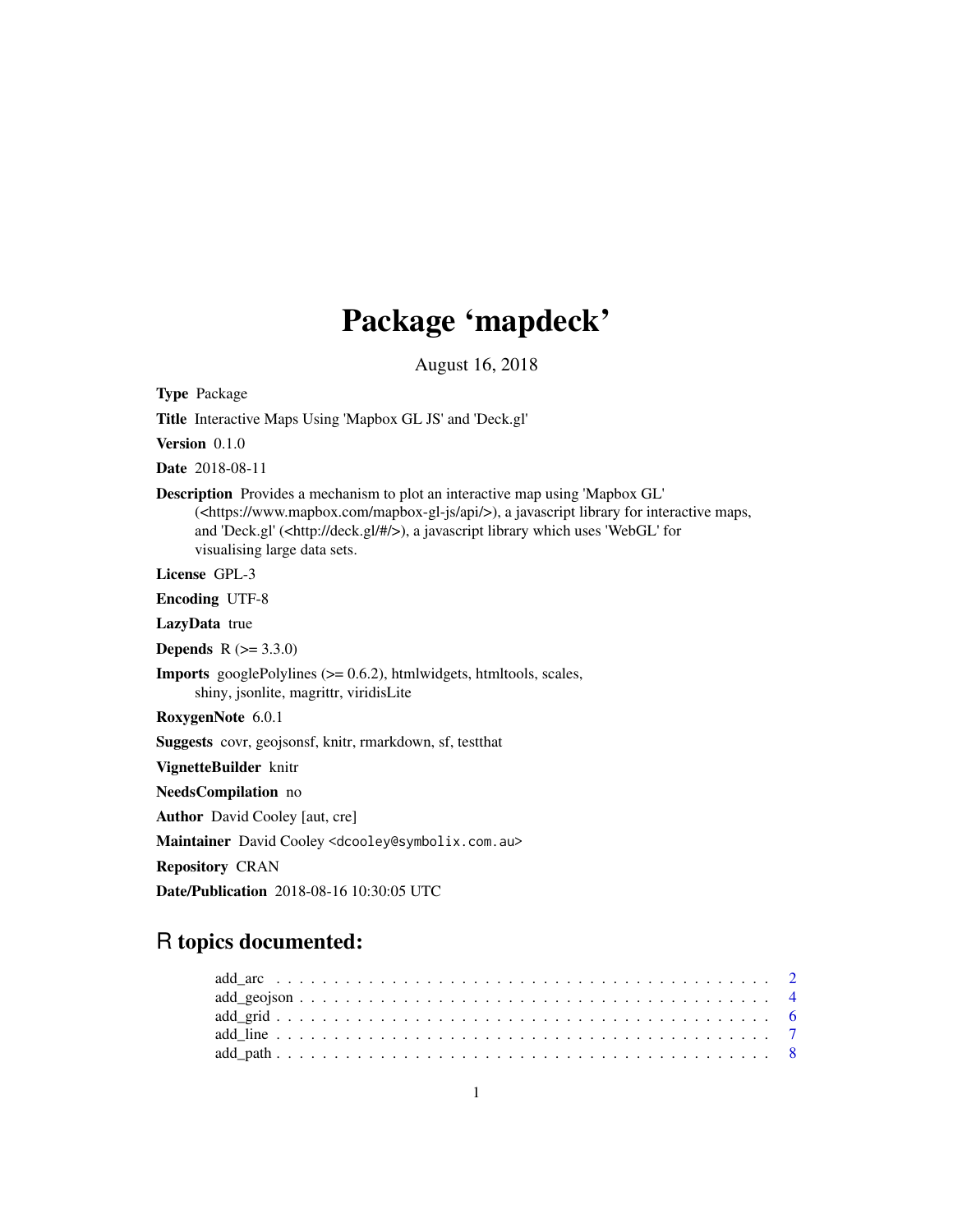<span id="page-1-0"></span>

| -9   |
|------|
| -11  |
| - 12 |
|      |
| - 15 |
|      |
| -17  |
|      |
|      |
|      |
| - 19 |
|      |
|      |
|      |
| 21   |
|      |
|      |
| 23   |
|      |
| 24   |
|      |

#### **Index** [25](#page-24-0)

add\_arc *Add arc*

# Description

The Arc Layer renders raised arcs joining pairs of source and target coordinates

# Usage

```
add_arc(map, data = get_map_data(map), layer_id, origin, destination,
 id = NULL, stroke_from = NULL, stroke_from_opacity = NULL,
  stroke_to = NULL, stroke_to_opacity = NULL, stroke_width = NULL,
  tooltip = NULL, digits = 6, palette = viridisLite::viridis)
```

| map         | a map object                                                                                                        |
|-------------|---------------------------------------------------------------------------------------------------------------------|
| data        | data to be used in the layer                                                                                        |
| laver_id    | single value specifying an id for the layer. Use this value to distinguish between<br>shape layers of the same type |
| origin      | vector of longitude and latitude columns, or an sfc column                                                          |
| destination | vector of longitude and latitude columns, or an sfc column                                                          |
| id          | an id value in data to identify layers when interacting in Shiny apps                                               |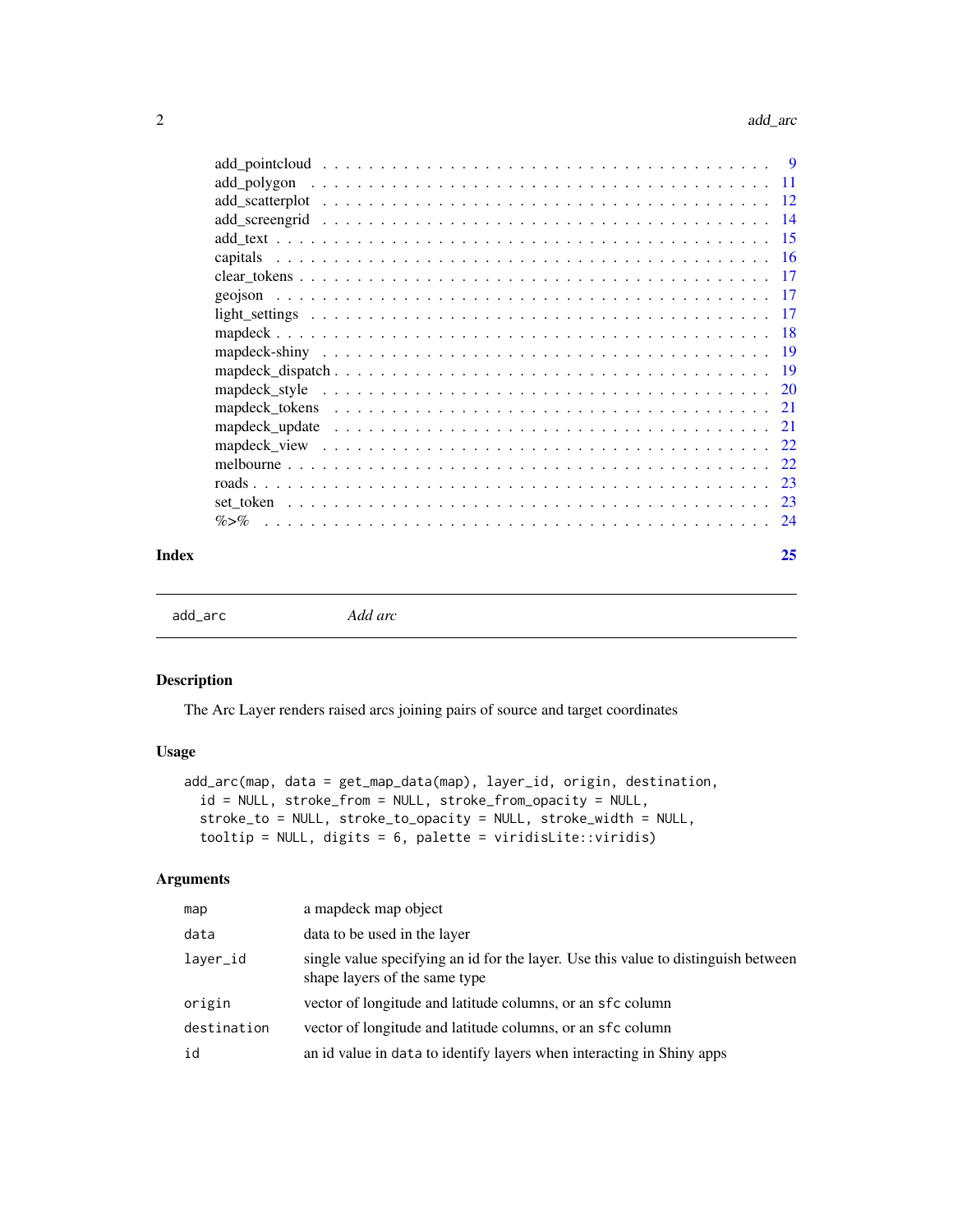#### add\_arc 3

| stroke_from         | variable or hex colour to use as the staring stroke colour                                                                                                                               |
|---------------------|------------------------------------------------------------------------------------------------------------------------------------------------------------------------------------------|
| stroke_from_opacity |                                                                                                                                                                                          |
|                     | value between 1 and 255. Either a string specifying the column of data contain-<br>ing the stroke opacity of each shape, or a value between 1 and 255 to be applied<br>to all the shapes |
| stroke_to           | variable or hex colour to use as the ending stroke colour                                                                                                                                |
| stroke_to_opacity   |                                                                                                                                                                                          |
|                     | value between 1 and 255. Either a string specifying the column of data contain-<br>ing the stroke opacity of each shape, or a value between 1 and 255 to be applied<br>to all the shapes |
| stroke_width        | width of the stroke                                                                                                                                                                      |
| tooltip             | variable of data containing text or HTML to render as a tooltip                                                                                                                          |
| digits              | integer. Use this parameter to specify how many digits (decimal places) should<br>be used for the latitude / longitude coordinates.                                                      |
| palette             | a function which generates hex colours                                                                                                                                                   |

#### Details

MULTIPOINT objects will be treated as single points. That is, if an sf objet has one row with a MULTIPOINT object consisting of two points, this will be expanded to two rows of single POINTs. Therefore, if the origin is a MULTIPOINT of two points, and the destination is a single POINT, the code will error as there will be an uneven number of rows

# Examples

```
## You need a valid access token from Mapbox
key <- 'abc'
url <- 'https://raw.githubusercontent.com/plotly/datasets/master/2011_february_aa_flight_paths.csv'
flights <- read.csv(url)
flights$id <- seq_len(nrow(flights))
flights$stroke <- sample(1:3, size = nrow(flights), replace = T)
flights$info <- paste0("<b>",flights$airport1, " - ", flights$airport2, "</b>")
mapdeck( token = key, style = 'mapbox://styles/mapbox/dark-v9', pitch = 45 ) %>%
  add_arc(
 data = flights
  , layer_id = "arc_layer"
  , origin = c("start_lon", "start_lat")
  , destination = c("end_lon", "end_lat")
  , stroke_from = "airport1"
  , stroke_to = "airport2"
  , stroke_width = "stroke"
  , tooltip = "info"
 \lambda
```
## Using a 2-sfc-column sf object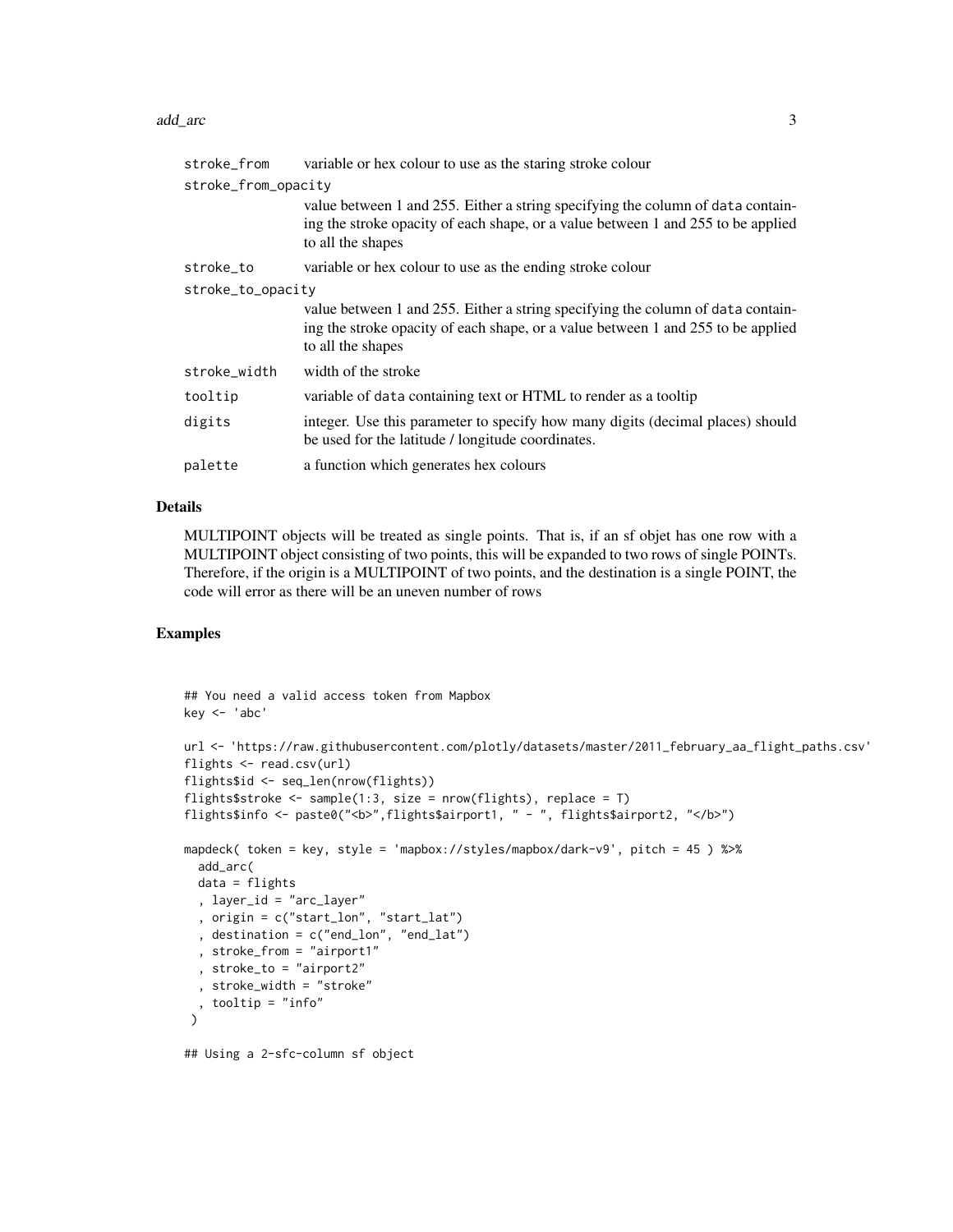```
library(sf)
sf_flights <- cbind(
  sf::st_as_sf(flights, coords = c("start_lon", "start_lat"))
  , sf::st_as_sf(flights[, c("end_lon","end_lat")], coords = c("end_lon", "end_lat"))
\overline{)}mapdeck(
  token = key
) %>%
 add_arc(
  data = sf_flights
   , origin = 'geometry'
   , destination = 'geometry.1'
   , layer_id = 'arcs'
)
```
<span id="page-3-1"></span>add\_geojson *Add Geojson*

#### Description

The GeoJson Layer takes in GeoJson formatted data and renders it as interactive polygons, lines and points

#### Usage

```
add_geojson(map, data = get_map_data(map), layer_id, lineColor = "#440154",
  fillColor = "#440154", radius = 1, lineWidth = 1,
  light_settings = list(), elevation = 0)
```

| map       | a mapdeck map object                                                                                                |
|-----------|---------------------------------------------------------------------------------------------------------------------|
| data      | data to be used in the layer                                                                                        |
| layer_id  | single value specifying an id for the layer. Use this value to distinguish between<br>shape layers of the same type |
| lineColor | hex value for all line colours. See details                                                                         |
| fillColor | hex value for all fill colours. See details                                                                         |
| radius    | radius of points in meters. See details                                                                             |
| lineWidth | width of lines in meters. See details                                                                               |
|           | light_settings list of light setting parameters. See light_settings                                                 |
| elevation | elevation of polygons. See details                                                                                  |

<span id="page-3-0"></span>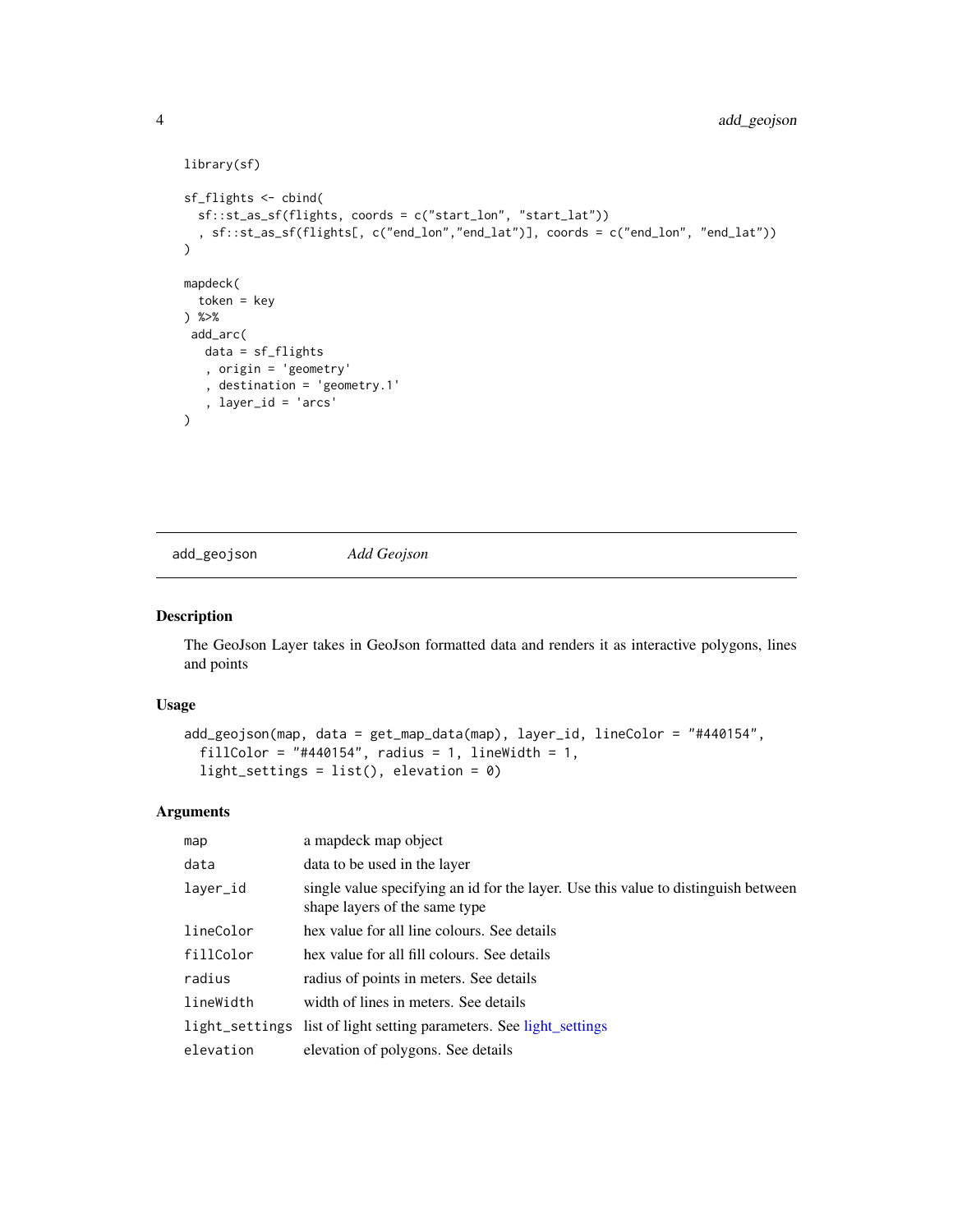# add\_geojson 5

#### Details

The GeoJSON string needs to have a class attribute of 'json'

If the GeoJSON contains the following fields in the properties object, they will be used as the attribute properties for each feature. Otherwise the values supplied to the arguments will be applied to all the features.

- fillColor fill colour of polygons and points
- lineColor line colour of lines
- lineWidth line width of lines
- elevation elevation of polygons
- radius radius of points

```
## You need a valid access token from Mapbox
key <- 'abc'
mapdeck(
token = key
 , location = c(145, -37.9)
 , zoom = 8
 , style = "mapbox://styles/mapbox/dark-v9"
 , pitch = 35
) %>%
 add_geojson(
   data = geojson
   , layer_id = "geojson"
 )
## add colours, elevation and opacities
sf <- geojsonsf::geojson_sf(geojson)
sf$elevation <- sample(100:1000, size = nrow(sf), replace = T)
sf$fillOpacity <- sample(200:255, size = nrow(sf), replace = T)
sf$radius <- sample(1:100, size = nrow(sf), replace = T)
mapdeck(
  token = key, location = c(145, -37.9)
  , zoom = 8
  , style = "mapbox://styles/mapbox/dark-v9"
  , pitch = 35) %>%
  add_geojson(
   data = sf
    , lineWidth = 250,
    , layer_id = "geojson"
 \lambda
```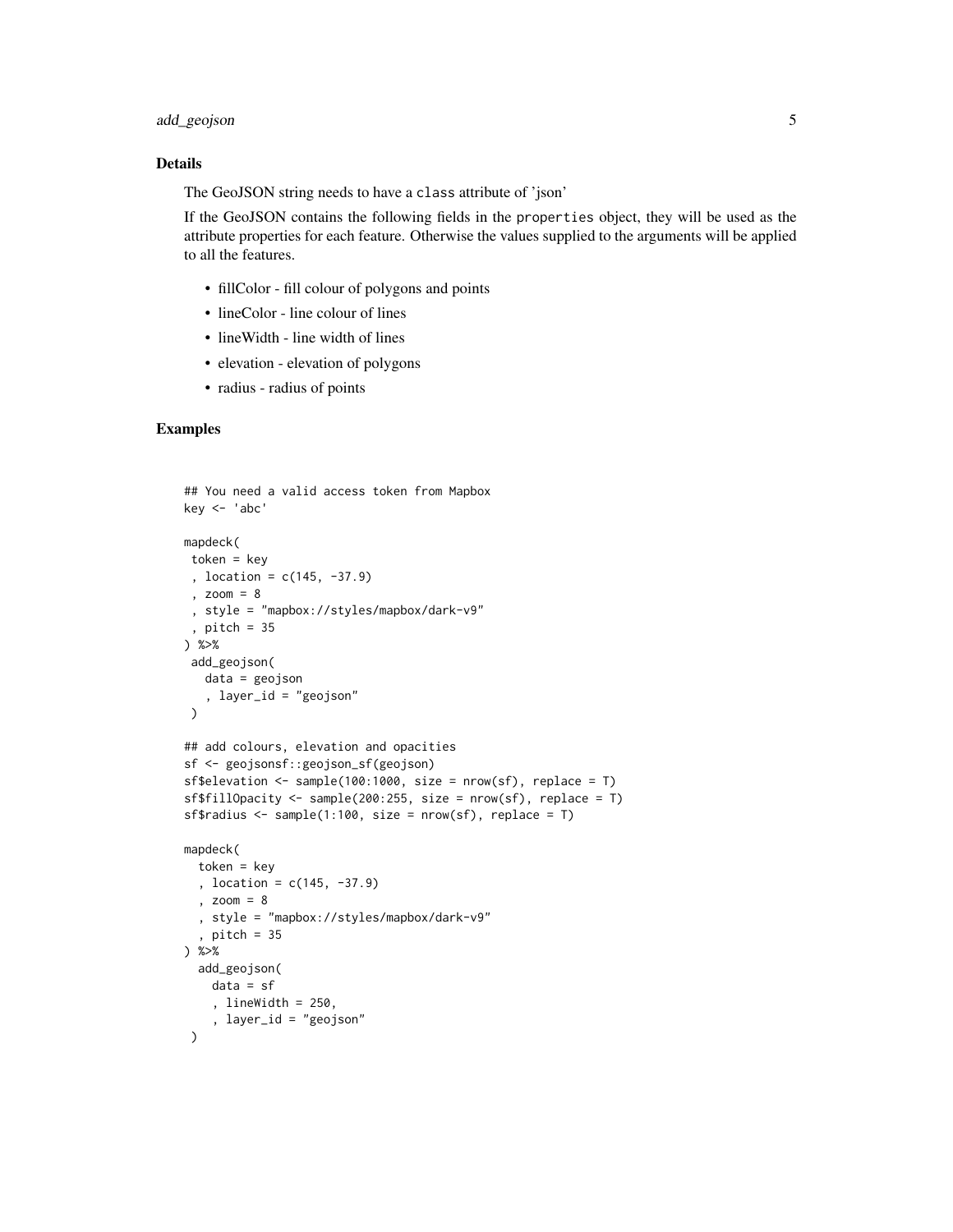<span id="page-5-0"></span>add\_grid *Add Grid*

# Description

The Grid Layer renders a grid heatmap based on an array of points. It takes the constant size all each cell, projects points into cells. The color and height of the cell is scaled by number of points it contains.

#### Usage

```
add\_grid(map, data = get\_map_data(map), lon = NULL, lat = NULL,polyline = NULL, colour_range = viridisLite::viridis(5),
 cell_size = 1000, extruded = TRUE, elevation_scale = 1, layer_id,
 digits = 6)
```
# Arguments

| map             | a mapdeck map object                                                                                                                |
|-----------------|-------------------------------------------------------------------------------------------------------------------------------------|
| data            | data to be used in the layer                                                                                                        |
| lon             | column containing longitude values                                                                                                  |
| lat             | column containing latitude values                                                                                                   |
| polyline        | column of data containing the polylines                                                                                             |
| colour_range    | vector of hex colours                                                                                                               |
| cell_size       | size of each cell in meters                                                                                                         |
| extruded        | logical indicating if cells are elevated or not                                                                                     |
| elevation_scale |                                                                                                                                     |
|                 | cell elevation multiplier                                                                                                           |
| laver_id        | single value specifying an id for the layer. Use this value to distinguish between<br>shape layers of the same type                 |
| digits          | integer. Use this parameter to specify how many digits (decimal places) should<br>be used for the latitude / longitude coordinates. |

# Examples

## You need a valid access token from Mapbox key <- 'abc' df <- read.csv(paste0( 'https://raw.githubusercontent.com/uber-common/deck.gl-data/master/', 'examples/3d-heatmap/heatmap-data.csv'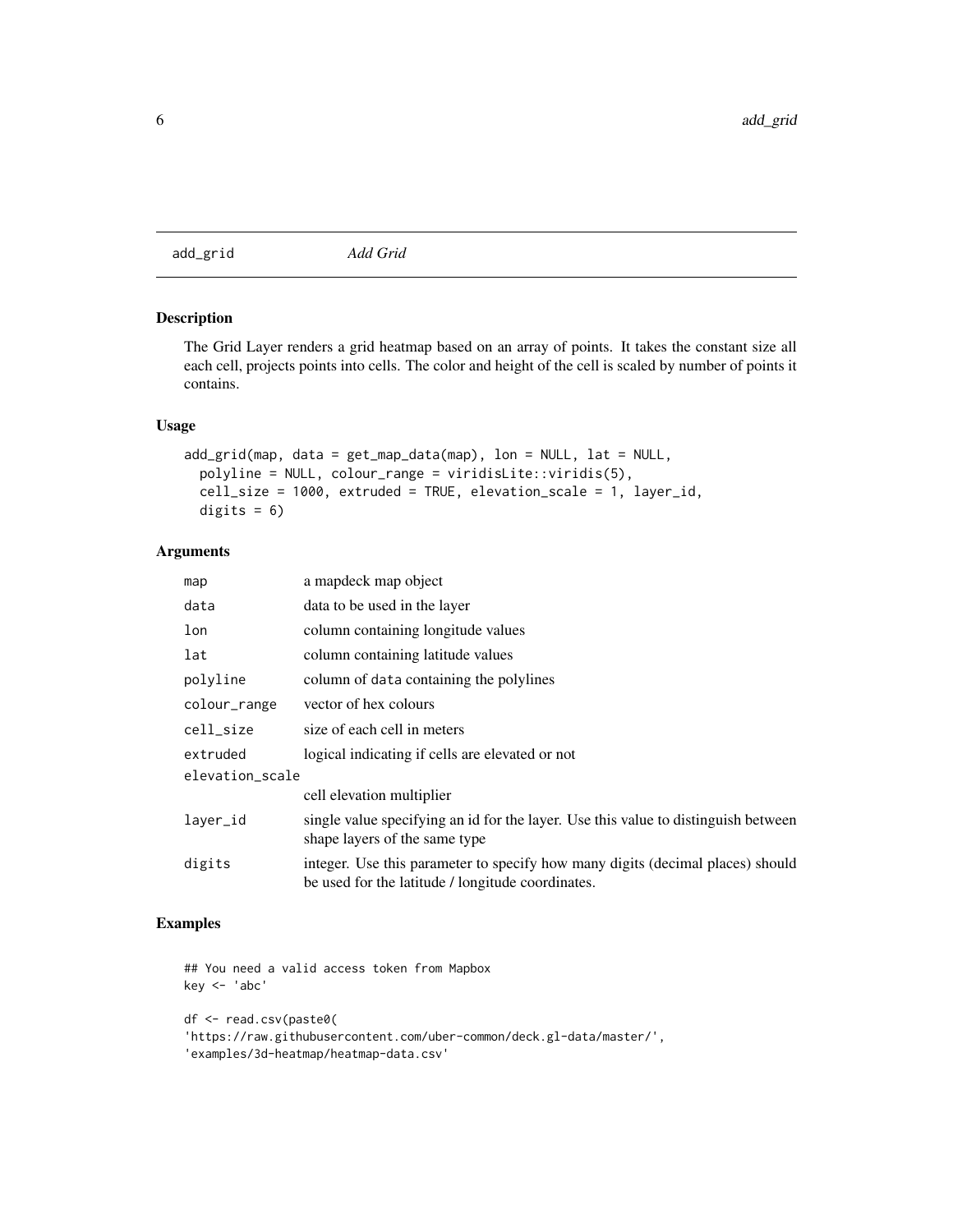<span id="page-6-0"></span>))

```
mapdeck( token = key, style = 'mapbox://styles/mapbox/dark-v9', pitch = 45 ) %>%
add_grid(
 data = df
 , lat = "lat"
  , lon = "lng"
  , cell_size = 5000
  , elevation_scale = 50
  , layer_id = "grid_layer"
\overline{)}
```
add\_line *Add line*

# Description

The Line Layer renders raised lines joining pairs of source and target coordinates

#### Usage

```
add_line(map, data = get_map_data(map), layer_id, origin, destination,
  id = NULL, stroke_colour = NULL, stroke_width = NULL,
  stroke_opacity = NULL, tooltip = NULL, digits = 6,
 palette = viridisLite::viridis)
```

| map            | a mapdeck map object                                                                                                                                                                     |
|----------------|------------------------------------------------------------------------------------------------------------------------------------------------------------------------------------------|
| data           | data to be used in the layer                                                                                                                                                             |
| layer_id       | single value specifying an id for the layer. Use this value to distinguish between<br>shape layers of the same type                                                                      |
| origin         | vector of longitude and latitude columns, or an sfc column                                                                                                                               |
| destination    | vector of longitude and latitude columns, or an sfc column                                                                                                                               |
| id             | an id value in data to identify layers when interacting in Shiny apps                                                                                                                    |
| stroke_colour  | variable or hex colour to use as the ending stroke colour                                                                                                                                |
| stroke_width   | width of the stroke                                                                                                                                                                      |
| stroke_opacity | value between 1 and 255. Either a string specifying the column of data contain-<br>ing the stroke opacity of each shape, or a value between 1 and 255 to be applied<br>to all the shapes |
| tooltip        | variable of data containing text or HTML to render as a tooltip                                                                                                                          |
| digits         | integer. Use this parameter to specify how many digits (decimal places) should<br>be used for the latitude / longitude coordinates.                                                      |
| palette        | a function which generates hex colours                                                                                                                                                   |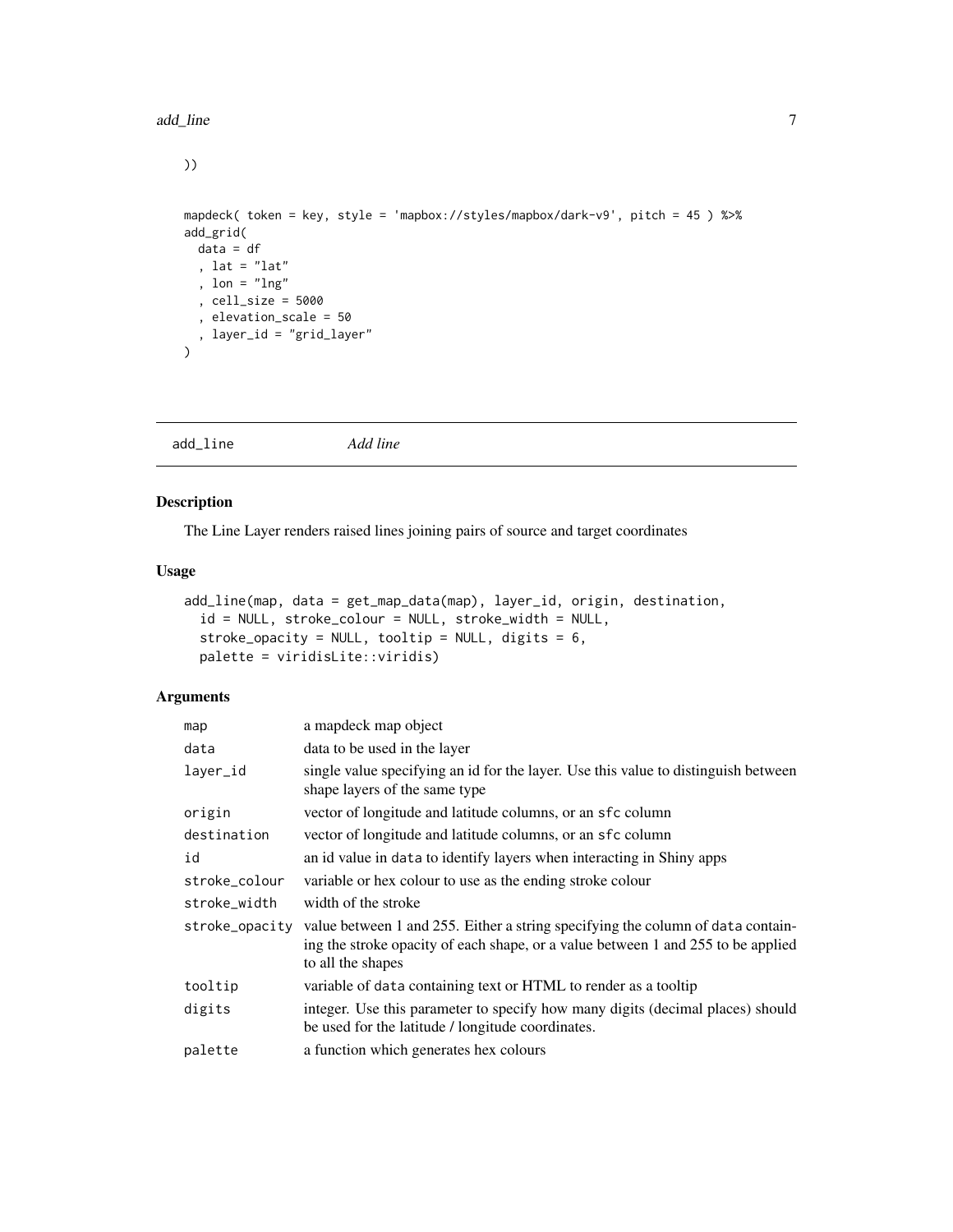#### <span id="page-7-0"></span>Details

MULTIPOINT objects will be treated as single points. That is, if an sf objet has one row with a MULTIPOINT object consisting of two points, this will be expanded to two rows of single POINTs. Therefore, if the origin is a MULTIPOINT of two points, and the destination is a single POINT, the code will error as there will be an uneven number of rows

#### Examples

```
## You need a valid access token from Mapbox
key <- 'abc'
url <- 'https://raw.githubusercontent.com/plotly/datasets/master/2011_february_aa_flight_paths.csv'
flights <- read.csv(url)
flights$id <- seq_len(nrow(flights))
flights$stroke <- sample(1:3, size = nrow(flights), replace = T)
mapdeck( token = key, style = 'mapbox://styles/mapbox/dark-v9', pitch = 45 ) %>%
 add_line(
   data = flights
    , layer_id = "line_layer"
    , origin = c("start_lon", "start_lat")
    , destination = c("end_lon", "end_lat")
    , stroke_colour = "airport1"
    , stroke_width = "stroke"
 )
```
add\_path *Add Path*

#### Description

The Path Layer takes in lists of coordinate points and renders them as extruded lines with mitering.

#### Usage

```
add_path(map, data = get_map_data(map), polyline = NULL,
  stroke_colour = NULL, stroke_width = NULL, stroke_opacity = NULL,
  tooltip = NULL, layer_id, digits = 6, palette = viridisLite::viridis)
```

| map      | a mapdeck map object                    |
|----------|-----------------------------------------|
| data     | data to be used in the layer            |
| polyline | column of data containing the polylines |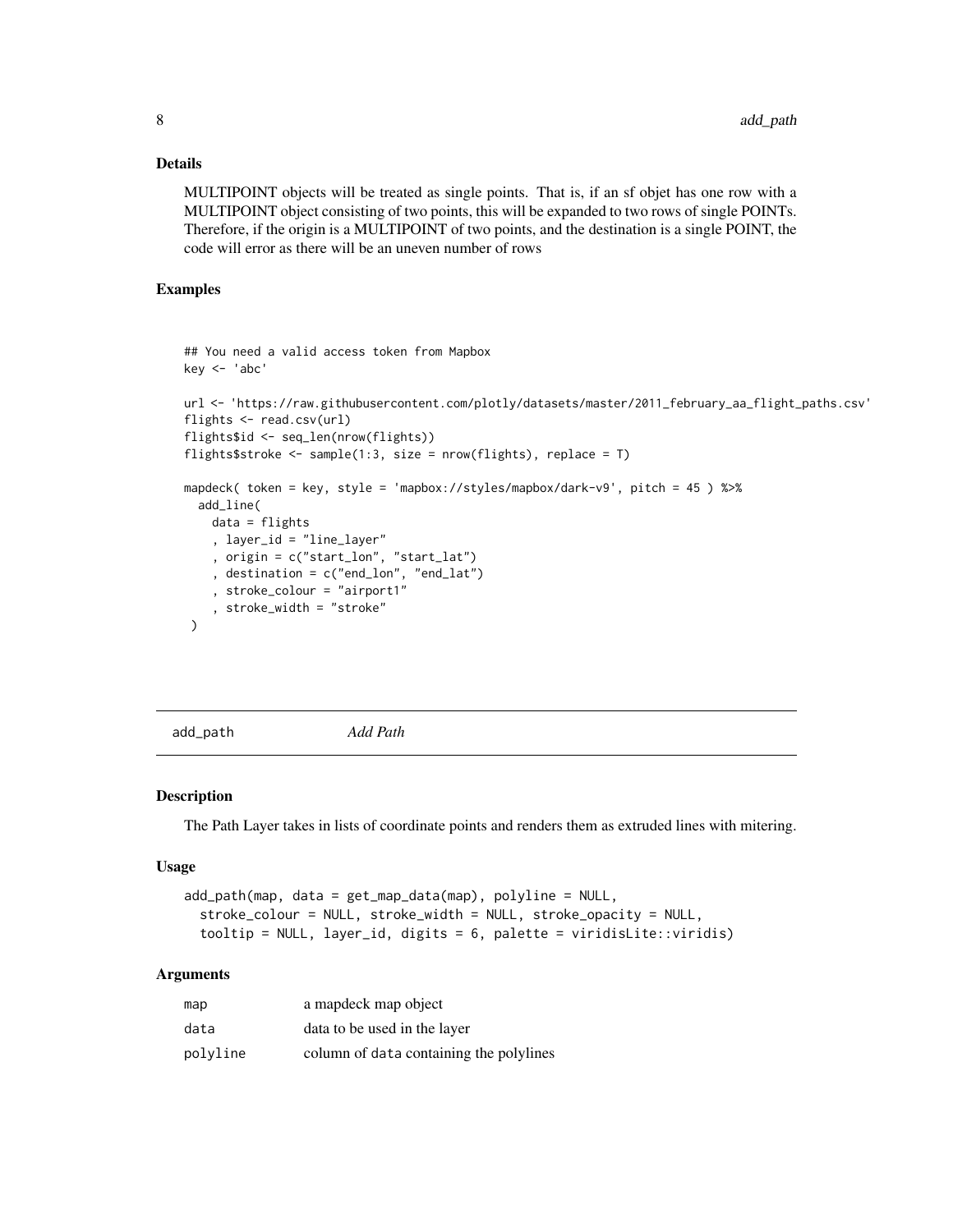<span id="page-8-0"></span>

| stroke colour  | variable of data or hex colour for the stroke                                                                                                                                            |
|----------------|------------------------------------------------------------------------------------------------------------------------------------------------------------------------------------------|
| stroke_width   | width of the stroke                                                                                                                                                                      |
| stroke_opacity | value between 1 and 255. Either a string specifying the column of data contain-<br>ing the stroke opacity of each shape, or a value between 1 and 255 to be applied<br>to all the shapes |
| tooltip        | variable of data containing text or HTML to render as a tooltip                                                                                                                          |
| layer_id       | single value specifying an id for the layer. Use this value to distinguish between<br>shape layers of the same type                                                                      |
| digits         | integer. Use this parameter to specify how many digits (decimal places) should<br>be used for the latitude / longitude coordinates.                                                      |
| palette        | a function which generates hex colours                                                                                                                                                   |

#### Examples

```
## You need a valid access token from Mapbox
key <- 'abc'
mapdeck(
  token = key
  , style = 'mapbox://styles/mapbox/dark-v9'
  , location = c(145, -37.8)
  , zoom = 10) %>%
 add_path(
   data = roads
    , stroke_colour = "RIGHT_LOC"
    , layer_id = "path_layer"
    , tooltip = "ROAD_NAME"
  \lambda
```
<span id="page-8-1"></span>add\_pointcloud *Add Pointcloud*

#### Description

The Pointcloud Layer takes in coordinate points and renders them as circles with a certain radius.

#### Usage

```
add_pointcloud(map, data = get_map_data(map), lon = NULL, lat = NULL,
  elevation, polyline = NULL, radius = NULL, fill_colour = NULL,
  fill_opacity = NULL, stroke_width = NULL, light_settings = list(),
  layer_id, digits = 6, palette = viridisLite::viridis)
```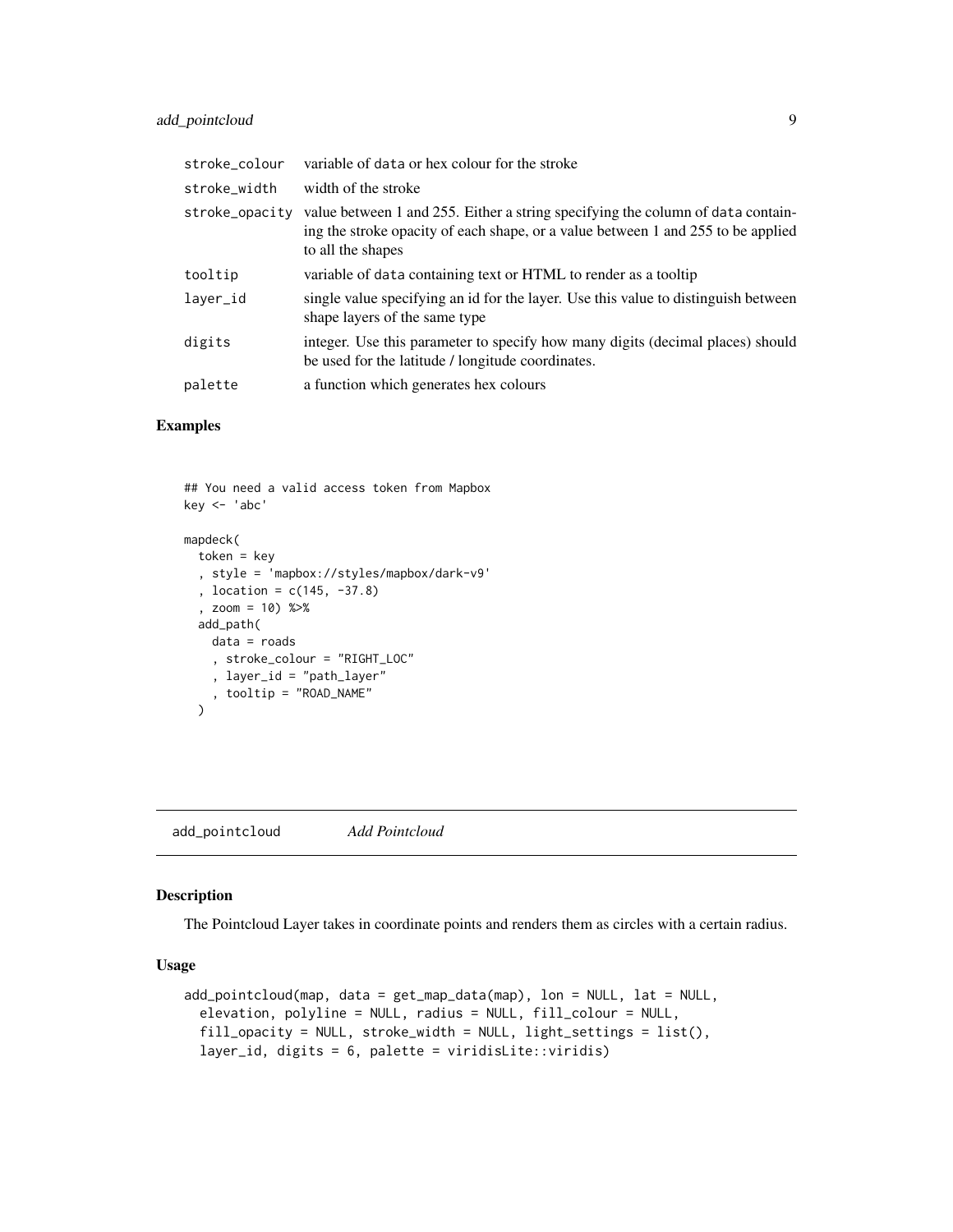# Arguments

| map          | a mapdeck map object                                                                                                                                                                   |
|--------------|----------------------------------------------------------------------------------------------------------------------------------------------------------------------------------------|
| data         | data to be used in the layer                                                                                                                                                           |
| lon          | column containing longitude values                                                                                                                                                     |
| lat          | column containing latitude values                                                                                                                                                      |
| elevation    | column containing the elevation values                                                                                                                                                 |
| polyline     | column of data containing the polylines                                                                                                                                                |
| radius       | in metres                                                                                                                                                                              |
| fill_colour  | column of data or hex colour for the fill colour                                                                                                                                       |
| fill_opacity | value between 1 and 255. Either a string specifying the column of data contain-<br>ing the fill opacity of each shape, or a value between 1 and 255 to be applied to<br>all the shapes |
| stroke_width | width of the stroke                                                                                                                                                                    |
|              | light_settings list of light setting parameters. See light_settings                                                                                                                    |
| layer_id     | single value specifying an id for the layer. Use this value to distinguish between<br>shape layers of the same type                                                                    |
| digits       | integer. Use this parameter to specify how many digits (decimal places) should<br>be used for the latitude / longitude coordinates.                                                    |
| palette      | a function which generates hex colours                                                                                                                                                 |

```
## You need a valid access token from Mapbox
key <- 'abc'
df <- capitals
df$z <- sample(10000:10000000, size = nrow(df))
mapdeck(token = key, style = 'mapbox://styles/mapbox/dark-v9') %>%
add_pointcloud(
 data = df
 , lon = 'lon'
 , lat = 'lat'
  , elevation = 'z'
  , layer_id = 'point'
  , fill_colour = "country"
)
```
<span id="page-9-0"></span>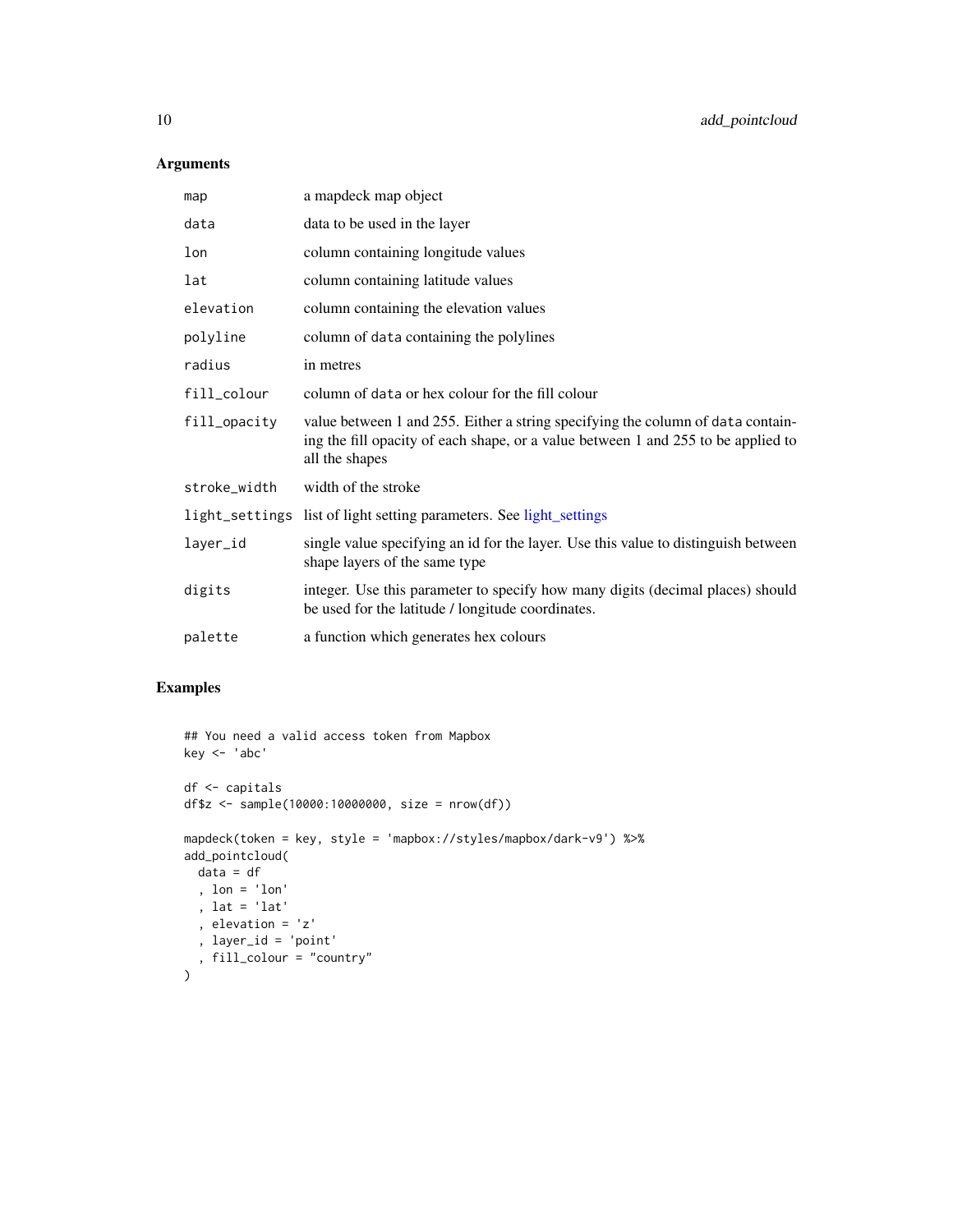<span id="page-10-1"></span><span id="page-10-0"></span>

# Description

The Polygon Layer renders filled and/or stroked polygons.

# Usage

```
add_polygon(map, data = get_map_data(map), polyline = NULL,
  stroke_colour = NULL, stroke_width = NULL, fill_colour = NULL,
 fill_opacity = NULL, elevation = NULL, tooltip = NULL,
  light_settings = list(), layer_id, digits = 6,
 palette = viridisLite::viridis)
```
#### Arguments

| map           | a mapdeck map object                                                                                                                                                                   |
|---------------|----------------------------------------------------------------------------------------------------------------------------------------------------------------------------------------|
| data          | data to be used in the layer                                                                                                                                                           |
| polyline      | column of data containing the polylines                                                                                                                                                |
| stroke_colour | variable of data or hex colour for the stroke                                                                                                                                          |
| stroke_width  | width of the stroke                                                                                                                                                                    |
| fill_colour   | column of data or hex colour for the fill colour                                                                                                                                       |
| fill_opacity  | value between 1 and 255. Either a string specifying the column of data contain-<br>ing the fill opacity of each shape, or a value between 1 and 255 to be applied to<br>all the shapes |
| elevation     | the height of the polygon                                                                                                                                                              |
| tooltip       | variable of data containing text or HTML to render as a tooltip                                                                                                                        |
|               | light_settings list of light setting parameters. See light_settings                                                                                                                    |
| layer_id      | single value specifying an id for the layer. Use this value to distinguish between<br>shape layers of the same type                                                                    |
| digits        | integer. Use this parameter to specify how many digits (decimal places) should<br>be used for the latitude / longitude coordinates.                                                    |
| palette       | a function which generates hex colours                                                                                                                                                 |

# Examples

## You need a valid access token from Mapbox key <- 'abc' df <- melbourne

```
df$elevation <- sample(100:5000, size = nrow(df))
```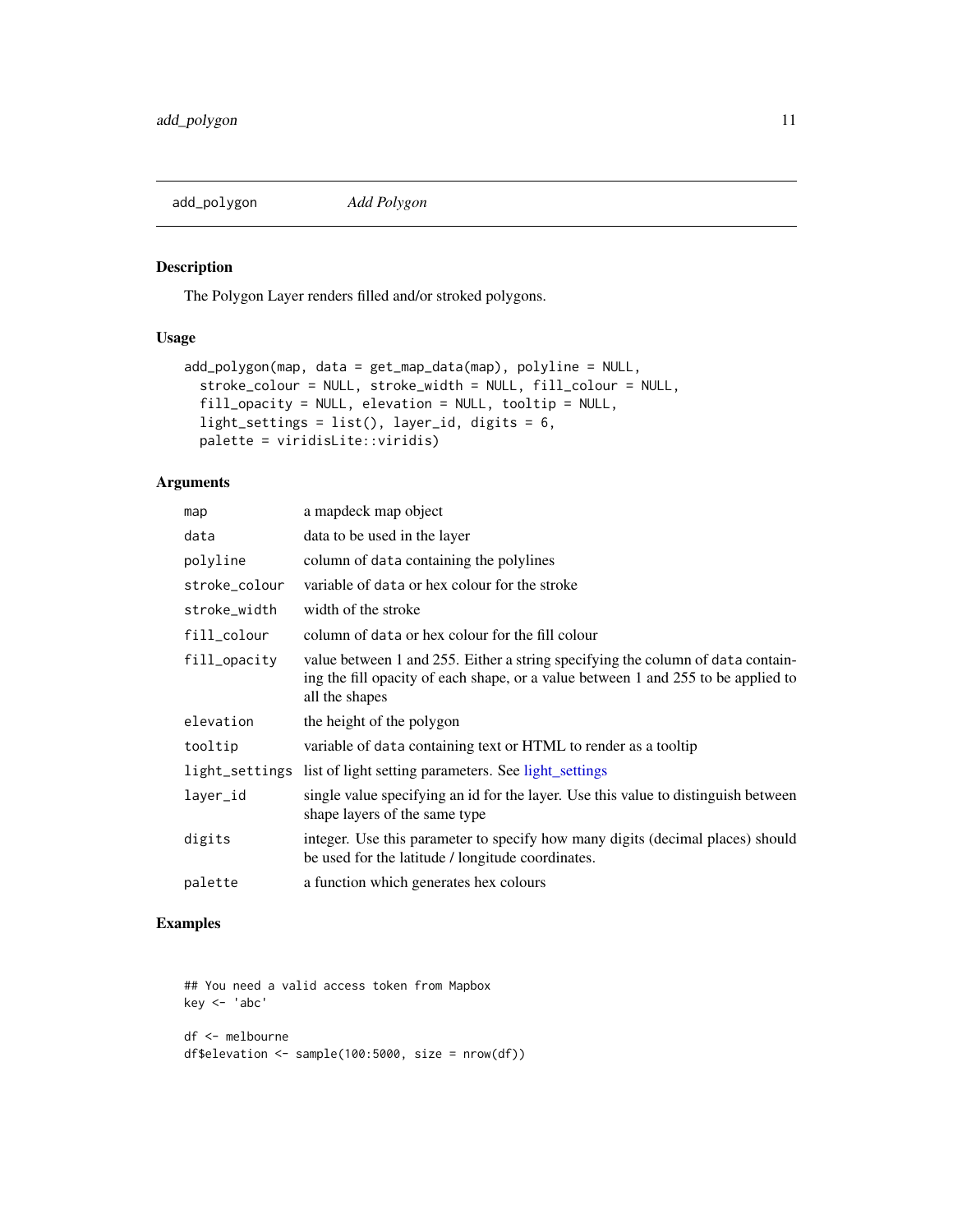```
df$info <- paste0("<b>SA2 - </b><br>",df$SA2_NAME)
mapdeck(
 token = key
  , style = mapdeck_style('dark')
  , location = c(145, -38)
  , zoom = 8
  ) %>%
  add_polygon(
   data = df
    , polyline = "geometry"
    , layer = "polygon_layer"
    , fill_colour = "fillColor",
    , stroke_colour = "fillColor",
    , elevation = "elevation"
    , stroke_width = 0
    , tooltip = 'info'
  \mathcal{L}library(sf)
library(geojsonsf)
sf <- geojson_sf("https://symbolixau.github.io/data/geojson/SA2_2016_VIC.json")
mapdeck(
  token = key
  , style = 'mapbox://styles/mapbox/dark-v9'
) %>%
  add_polygon(
   data = sf, layer = "polygon_layer"
    , fill_colour = "SA2_NAME16"
  )
```
add\_scatterplot *Add Scatterplot*

#### Description

The Scatterplot Layer takes in coordinate points and renders them as circles with a certain radius.

#### Usage

```
add_scatterplot(map, data = get_map_data(map), lon = NULL, lat = NULL,
 polyline = NULL, radius = NULL, fill_colour = NULL,
 fill_opacity = NULL, layer_id, digits = 6,
 palette = viridisLite::viridis)
```
<span id="page-11-0"></span>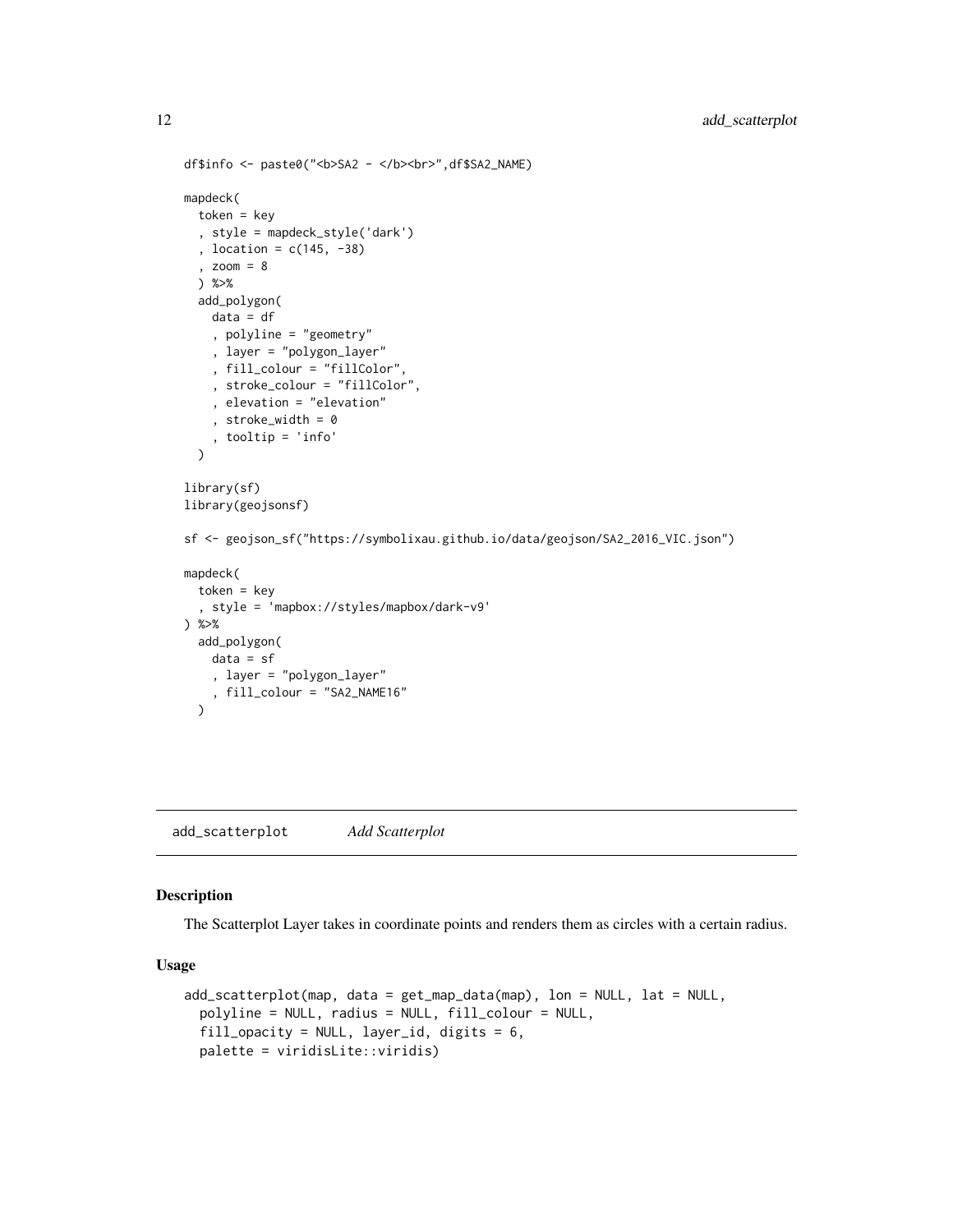# add\_scatterplot 13

#### Arguments

| map          | a mapdeck map object                                                                                                                                                                   |
|--------------|----------------------------------------------------------------------------------------------------------------------------------------------------------------------------------------|
| data         | data to be used in the layer                                                                                                                                                           |
| lon          | column containing longitude values                                                                                                                                                     |
| lat          | column containing latitude values                                                                                                                                                      |
| polyline     | column of data containing the polylines                                                                                                                                                |
| radius       | in metres                                                                                                                                                                              |
| fill_colour  | column of data or hex colour for the fill colour                                                                                                                                       |
| fill_opacity | value between 1 and 255. Either a string specifying the column of data contain-<br>ing the fill opacity of each shape, or a value between 1 and 255 to be applied to<br>all the shapes |
| layer_id     | single value specifying an id for the layer. Use this value to distinguish between<br>shape layers of the same type                                                                    |
| digits       | integer. Use this parameter to specify how many digits (decimal places) should<br>be used for the latitude / longitude coordinates.                                                    |
| palette      | a function which generates hex colours                                                                                                                                                 |

```
## You need a valid access token from Mapbox
key <- 'abc'
mapdeck( token = key, style = 'mapbox://styles/mapbox/dark-v9', pitch = 45 ) %>%
add_scatterplot(
 data = capitals
 , lat = "lat"
  , lon = "lon"
  , radius = 100000
  , fill_colour = "country"
  , layer_id = "scatter_layer"
\mathcal{L}df <- read.csv(paste0(
'https://raw.githubusercontent.com/uber-common/deck.gl-data/master/',
'examples/3d-heatmap/heatmap-data.csv'
))
mapdeck( token = key, style = 'mapbox://styles/mapbox/dark-v9', pitch = 45 ) %>%
add_scatterplot(
 data = df, lat = "lat"
  , lon = "lng"
  , layer_id = "scatter_layer"
)
```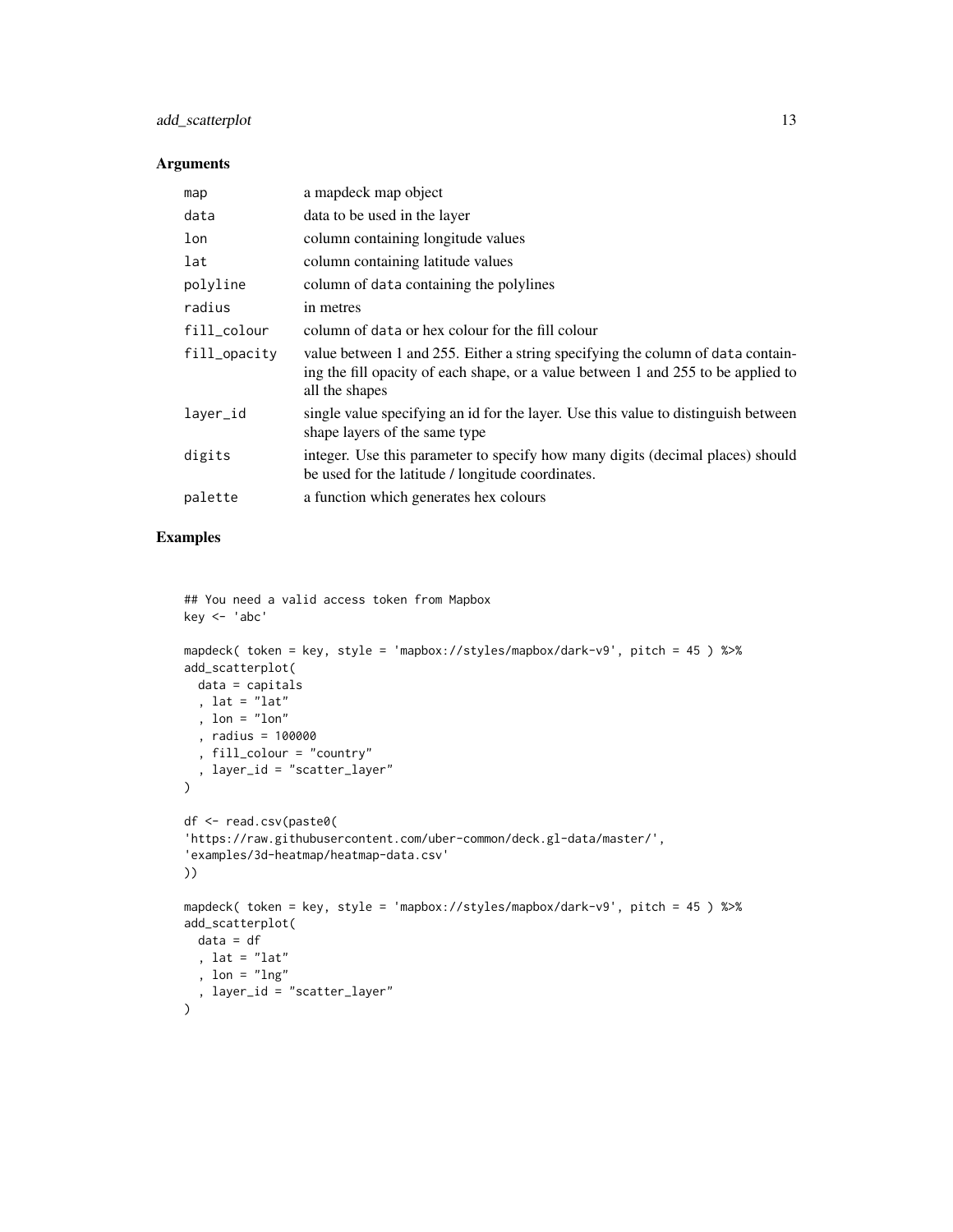<span id="page-13-0"></span>add\_screengrid *Add Screengrid*

#### Description

The Screen Grid Layer takes in an array of latitude and longitude coordinated points, aggregates them into histogram bins and renders as a grid

#### Usage

```
add_screengrid(map, data = get_map_data(map), lon = NULL, lat = NULL,
  polyline = NULL, weight = NULL, colour_range = viridisLite::viridis(6),
 opacity = 0.8, cell_size = 50, layer_id, digits = 6)
```
#### Arguments

| map          | a mapdeck map object                                                                                                                |  |
|--------------|-------------------------------------------------------------------------------------------------------------------------------------|--|
| data         | data to be used in the layer                                                                                                        |  |
| lon          | column containing longitude values                                                                                                  |  |
| lat          | column containing latitude values                                                                                                   |  |
| polyline     | column of data containing the polylines                                                                                             |  |
| weight       | the weight of each value                                                                                                            |  |
| colour_range | vector of 6 hex colours                                                                                                             |  |
| opacity      | opacity of cells. Value between 0 and 1                                                                                             |  |
| cell_size    | size of grid squares in pixels                                                                                                      |  |
| layer_id     | single value specifying an id for the layer. Use this value to distinguish between<br>shape layers of the same type                 |  |
| digits       | integer. Use this parameter to specify how many digits (decimal places) should<br>be used for the latitude / longitude coordinates. |  |

```
## You need a valid access token from Mapbox
key <- 'abc'
df <- read.csv(paste0(
'https://raw.githubusercontent.com/uber-common/deck.gl-data/master/',
'examples/3d-heatmap/heatmap-data.csv'
))
df$weight <- sample(1:10, size = nrow(df), replace = T)
mapdeck( token = key, style = mapdeck_style('dark'), pitch = 45 ) %>%
```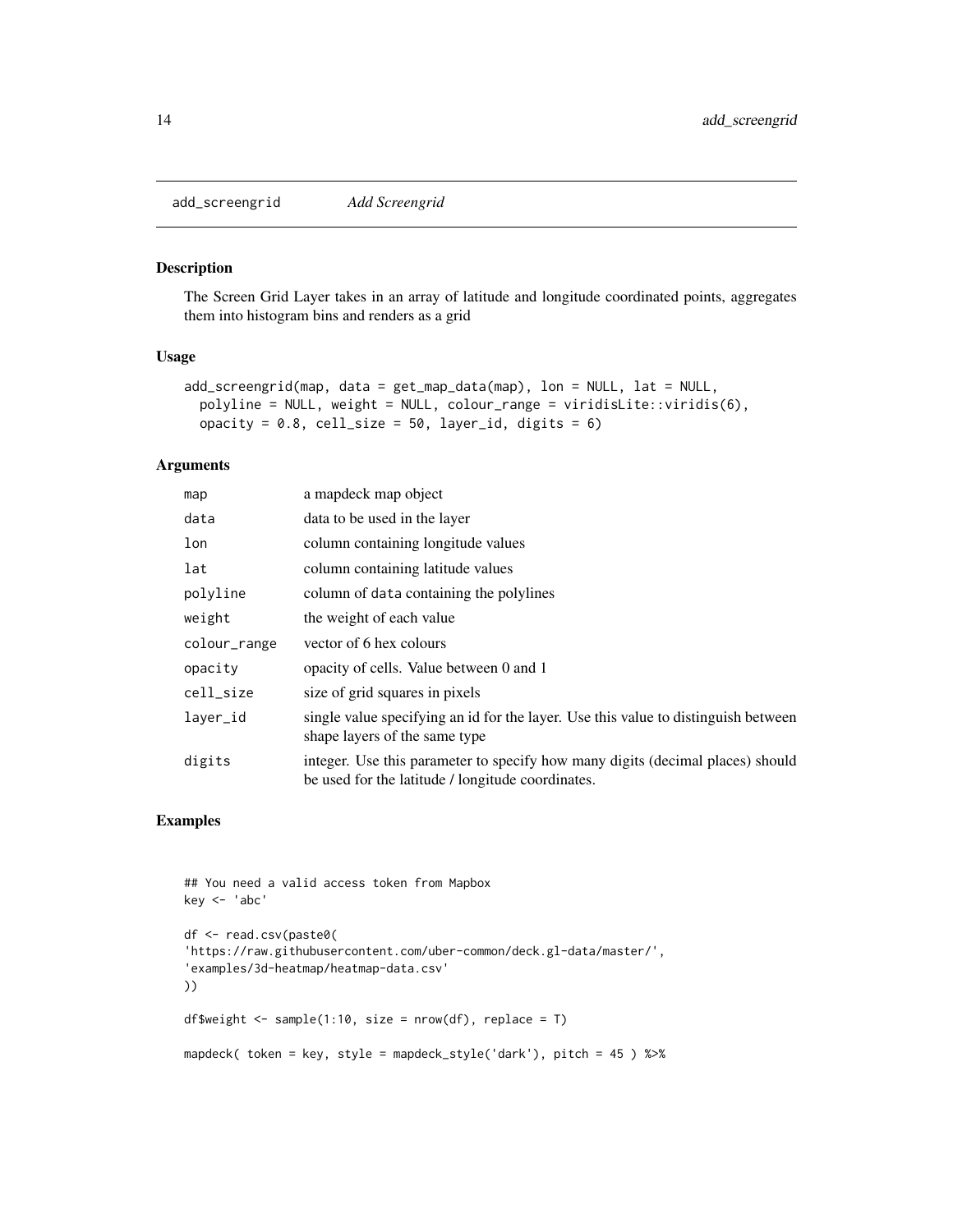#### <span id="page-14-0"></span>add\_text 15

```
add_screengrid(
 data = df
  , lat = "lat"
  , lon = "lng"
  , weight = "weight",
  , layer_id = "screengrid_layer"
  , cell_size = 10
 , opacity = 0.3\lambda
```
add\_text *Add Text*

# Description

The Text Layer takes in coordinate points and renders them as circles with a certain radius.

# Usage

```
add_text(map, data = get_map_data(map), text, lon = NULL, lat = NULL,
 polyline = NULL, fill_colour = NULL, fill_opacity = NULL, size = NULL,
  angle = NULL, anchor = NULL, alignment_baseline = NULL,
  tooltip = NULL, layer_id, digits = 6, palette = viridisLite::viridis)
```

| map                | a mapdeck map object                                                                                                                                                                   |
|--------------------|----------------------------------------------------------------------------------------------------------------------------------------------------------------------------------------|
| data               | data to be used in the layer                                                                                                                                                           |
| text               | column of data containing the text                                                                                                                                                     |
| lon                | column containing longitude values                                                                                                                                                     |
| lat                | column containing latitude values                                                                                                                                                      |
| polyline           | column of data containing the polylines                                                                                                                                                |
| fill_colour        | column of data or hex colour for the fill colour                                                                                                                                       |
| fill_opacity       | value between 1 and 255. Either a string specifying the column of data contain-<br>ing the fill opacity of each shape, or a value between 1 and 255 to be applied to<br>all the shapes |
| size               | column of data containing the size of the text                                                                                                                                         |
| angle              | column of data containging the angle of the text                                                                                                                                       |
| anchor             | column of data containing the anchor of the text. One of 'start', 'middle' or<br>'end'                                                                                                 |
| alignment_baseline |                                                                                                                                                                                        |
|                    | column of data containing the alignment. One of 'top', 'center' or 'bottom'                                                                                                            |
| tooltip            | variable of data containing text or HTML to render as a tooltip                                                                                                                        |
|                    |                                                                                                                                                                                        |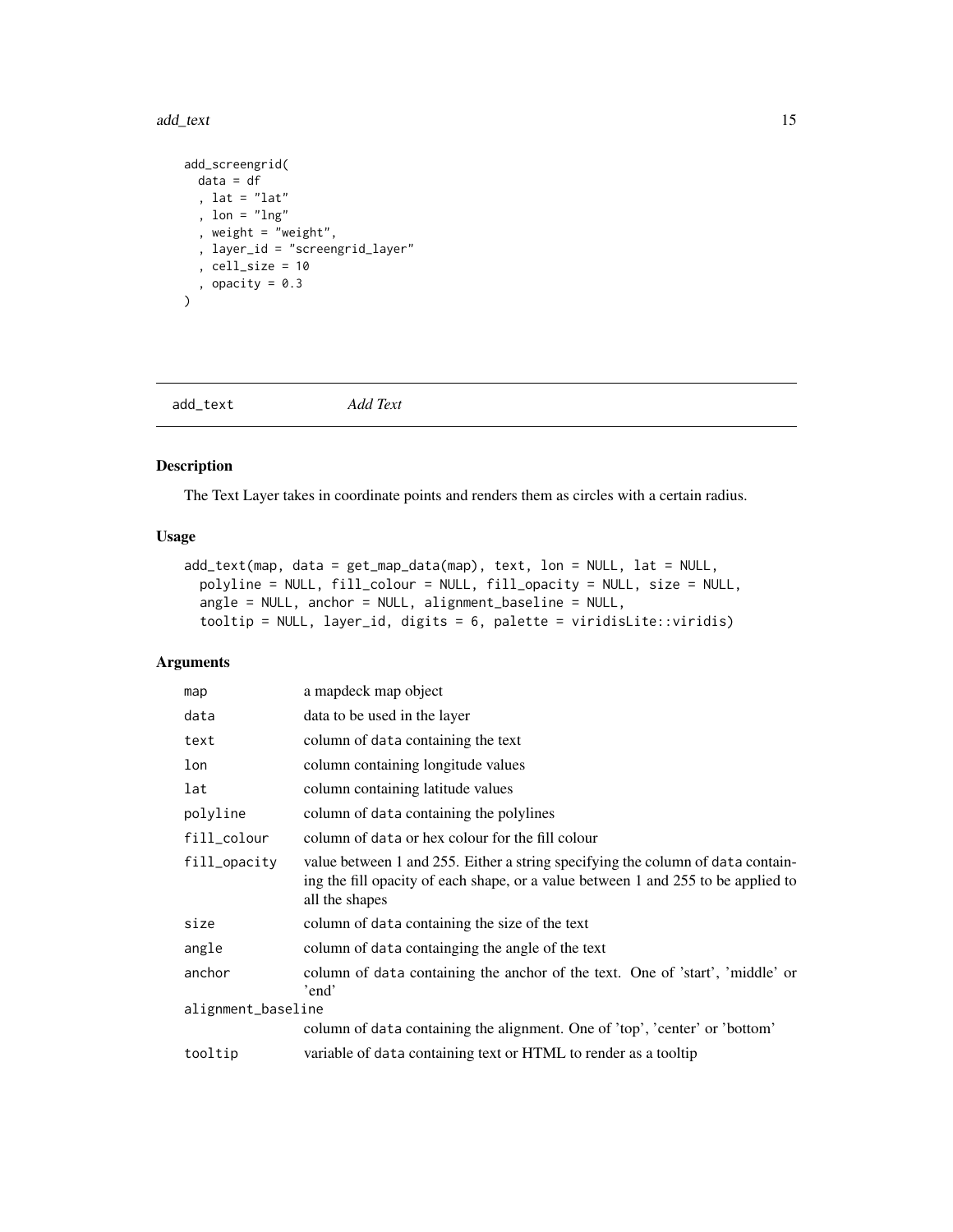<span id="page-15-0"></span>16 capitals and the contract of the contract of the contract of the contract of the contract of the contract of the contract of the contract of the contract of the contract of the contract of the contract of the contract o

| laver_id | single value specifying an id for the layer. Use this value to distinguish between<br>shape layers of the same type                 |
|----------|-------------------------------------------------------------------------------------------------------------------------------------|
| digits   | integer. Use this parameter to specify how many digits (decimal places) should<br>be used for the latitude / longitude coordinates. |
| palette  | a function which generates hex colours                                                                                              |

# Examples

```
## You need a valid access token from Mapbox
key <- 'abc'
mapdeck(
  token = key,
  style = mapdeck_style('dark')
) %>%
  add_text(
   data = capitals
    , lon = 'lon'
    , lat = 'lat'
    , fill_colour = 'country'
    , text = 'capital'
    , layer_id = 'text'
  \mathcal{L}
```
capitals *Capital cities for each country*

# Description

A data set containing the coordinates of 200 capitical cities in the world

#### Usage

capitals

#### Format

A data frame with 200 observations and 4 variables

country country name

capital capital name

lat latitude of capital

lon longitude of capital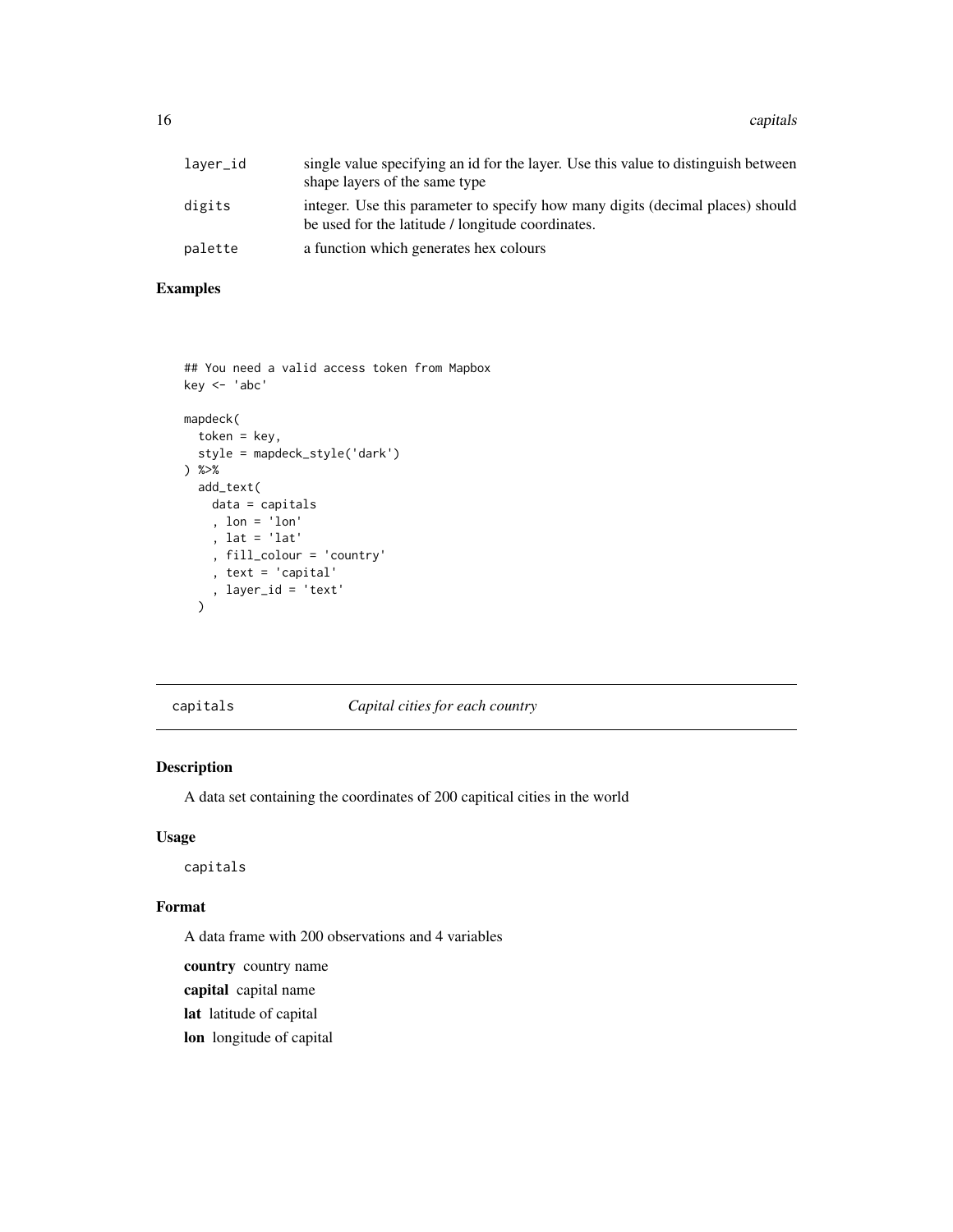<span id="page-16-0"></span>clear\_tokens *Clear tokens*

# Description

Clears the access tokens

#### Usage

clear\_tokens()

geojson *Geojson*

# Description

A GeoJSON object of polygons, lines and points in Melbourne

#### Usage

geojson

# Format

a 'json' object

<span id="page-16-1"></span>light\_settings *Light Settings*

# Description

List object containg light settings.

#### Details

Available in [add\\_geojson,](#page-3-1) [add\\_pointcloud](#page-8-1) and [add\\_polygon](#page-10-1)

- numberOfLights the number of lights. Maximum of 5
- lightsPosition vector of x, y, z coordinates. Must be 3x the nubmer of lights
- ambientRatio the ambient ratio of the lights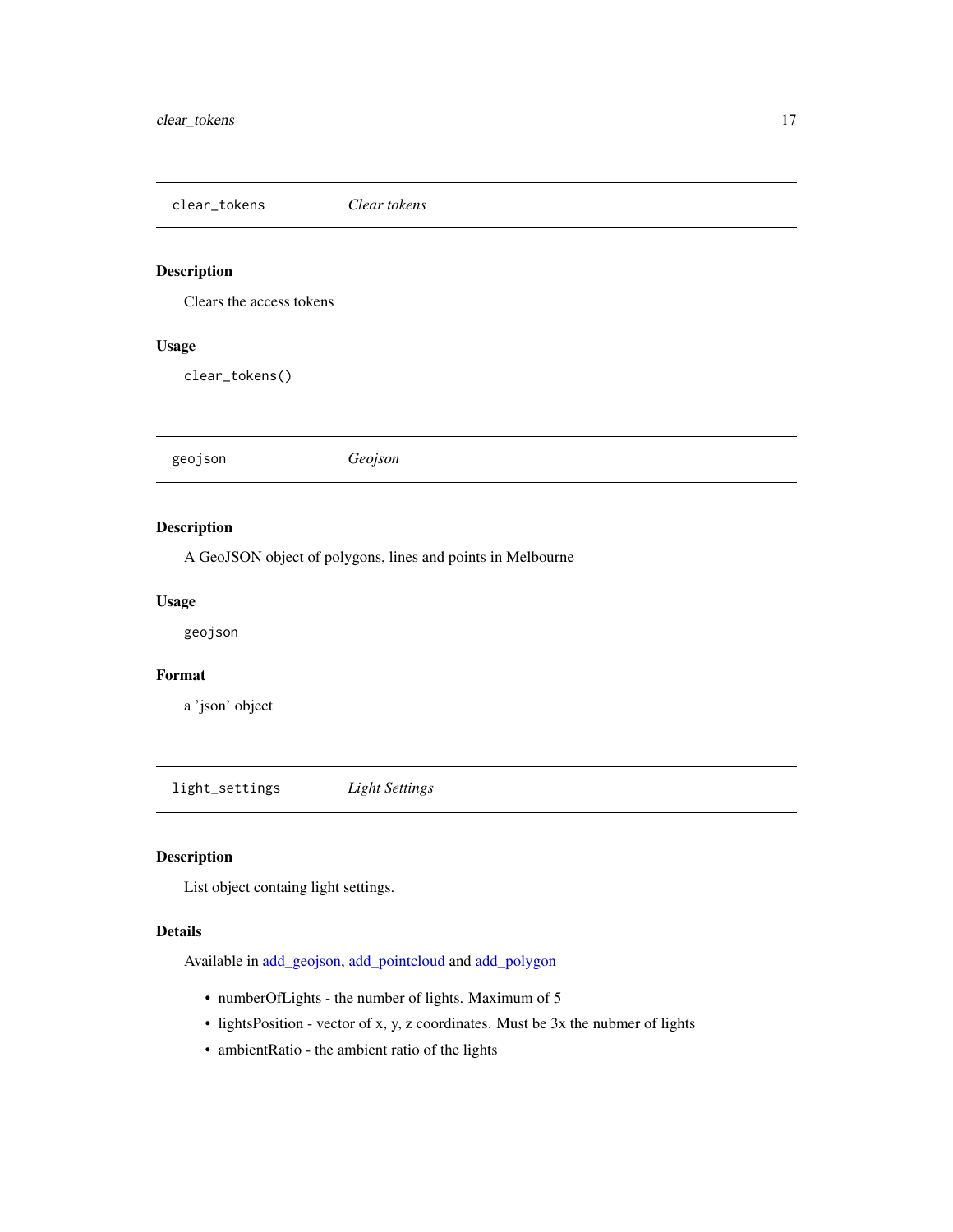#### 18 mapdeck

# Examples

```
light <- list(
  lightsPosition = c(-150, 75, 0), numberOfLights = 1
  , ambientRatio = 0.2
\mathcal{L}
```
<span id="page-17-1"></span>mapdeck *mapdeck*

# Description

mapdeck

# Usage

```
mapdeck(token = get_access_token(api = "mapbox"), data = NULL,
 width = NULL, height = NULL, padding = 0,
  style = "mapbox://styles/mapbox/streets-v9", pitch = 0, zoom = 0,
  location = c(\emptyset, \emptyset)
```

| token    | Mapbox Acess token. Use set_token() to use a global token |
|----------|-----------------------------------------------------------|
| data     | data to be used on the map                                |
| width    | the width of the map                                      |
| height   | the height of the map                                     |
| padding  | the padding of the map                                    |
| style    | the style of the map                                      |
| pitch    | the pitch angle of the map                                |
| zoom     | zoom level of the map                                     |
| location | vector of lon and lat coordinates (in that order)         |

<span id="page-17-0"></span>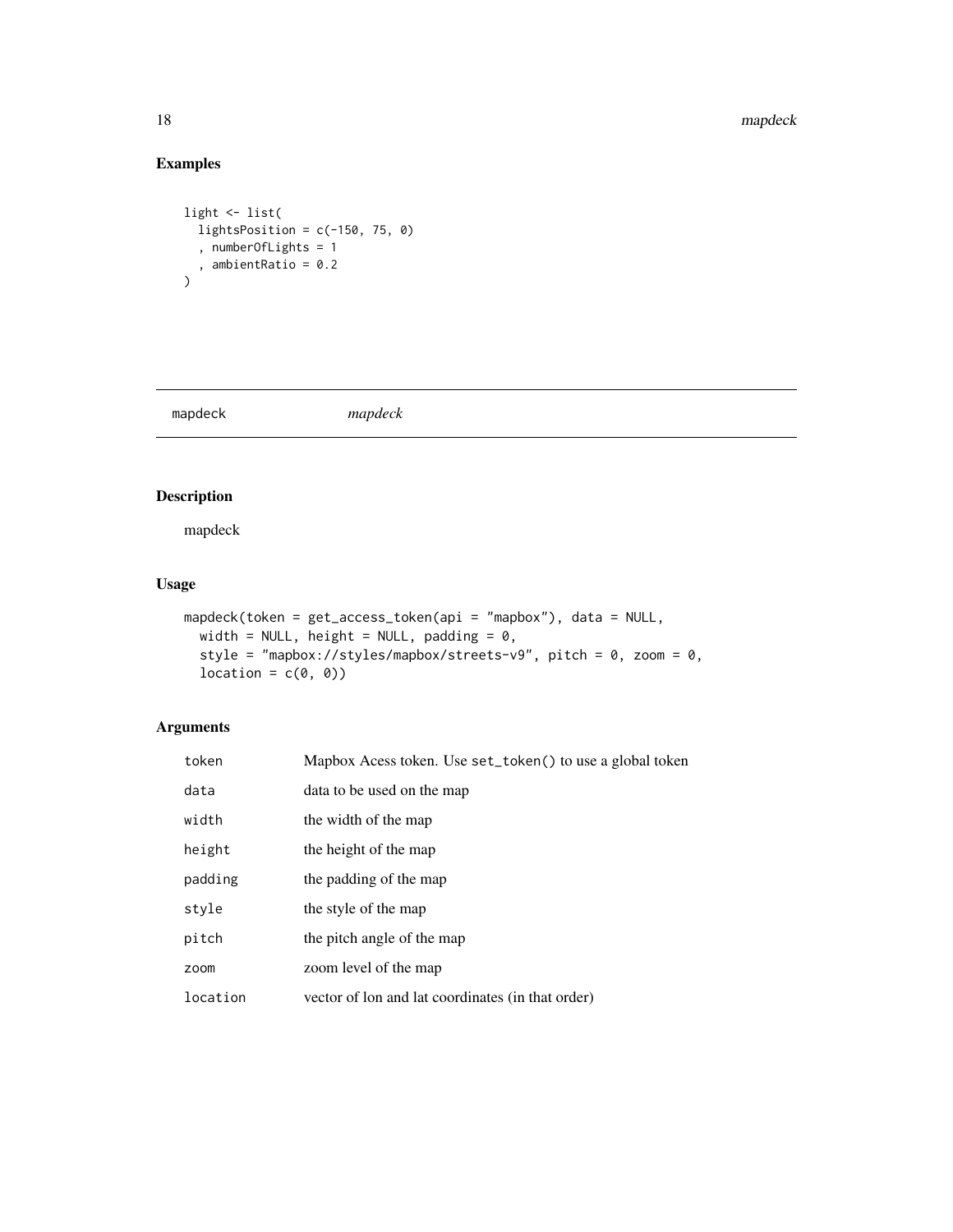<span id="page-18-0"></span>

#### Description

Output and render functions for using mapdeck within Shiny applications and interactive Rmd documents.

#### Usage

```
mapdeckOutput(outputId, width = "100%", height = "400px")
renderMapdeck(expr, env = parent.frame(), quoted = FALSE)
```
# Arguments

| output variable to read from                                                                                                      |
|-----------------------------------------------------------------------------------------------------------------------------------|
| Must be a valid CSS unit (like '100%', '400px', 'auto') or a number, which<br>will be coerced to a string and have 'px' appended. |
| An expression that generates a mapdeck                                                                                            |
| The environment in which to evaluate expr.                                                                                        |
| Is expr a quoted expression (with $\text{quote}()$ )? This is useful if you want to save<br>an expression in a variable.          |
|                                                                                                                                   |

mapdeck\_dispatch *mapdeck dispatch*

# Description

Extension points for plugins

#### Usage

```
mapdeck_dispatch(map, funcName, mapdeck = stop(paste(funcName,
  "requires a map update object")), mapdeck_update = stop(paste(funcName,
  "does not support map update objects")))
```
invoke\_method(map, method, ...)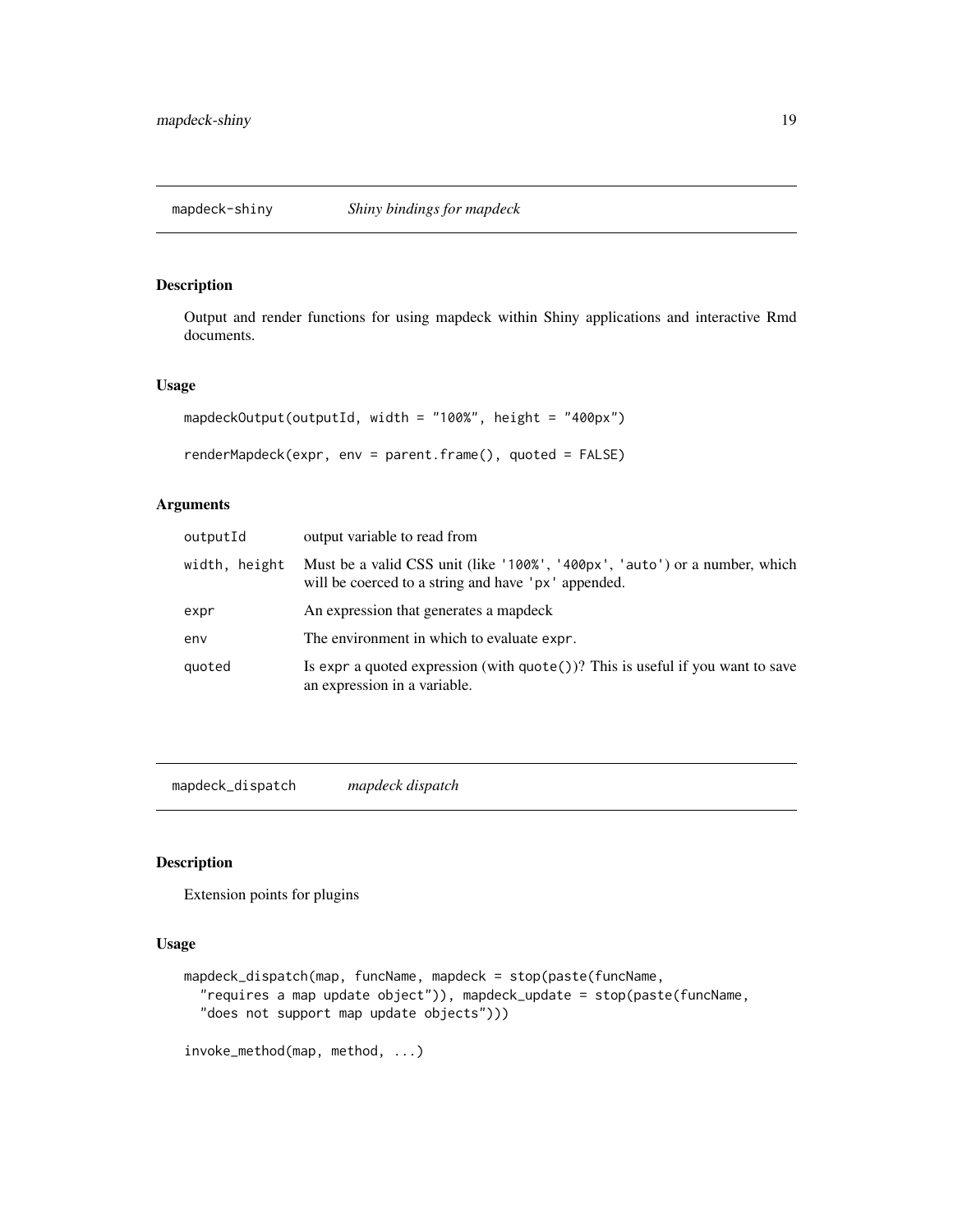#### <span id="page-19-0"></span>Arguments

| map      | a map object, as returned from mapdeck                                                                              |  |
|----------|---------------------------------------------------------------------------------------------------------------------|--|
| funcName | the name of the function that the user called that caused this mapdeck_dispatch<br>call; for error message purposes |  |
| mapdeck  | an action to be performed if the map is from mappeck                                                                |  |
|          | mapdeck_update an action to be performed if the map is from mapdeck_update                                          |  |
| method   | the name of the JavaScript method to invoke                                                                         |  |
| $\cdots$ | unnamed arguments to be passed to the JavaScript method                                                             |  |

#### Value

mapdeck\_dispatch returns the value of mapdeck or or an error. invokeMethod returns the map object that was passed in, possibly modified.

mapdeck\_style *Mapdeck Style*

#### Description

Various styles available to all Mapbox accounts using a valid access token

#### Usage

```
mapdeck_style(style = c("dark", "light", "outdoors", "streets", "satellite",
  "satellite-streets"))
```
#### Arguments

style one of streets, outdoors, light, dark, satellite, satellite-streets

```
## You need a valid access token from Mapbox
key <- 'abc'
## set a map style
mapdeck(token = key, style = mapdeck_style("dark"))
```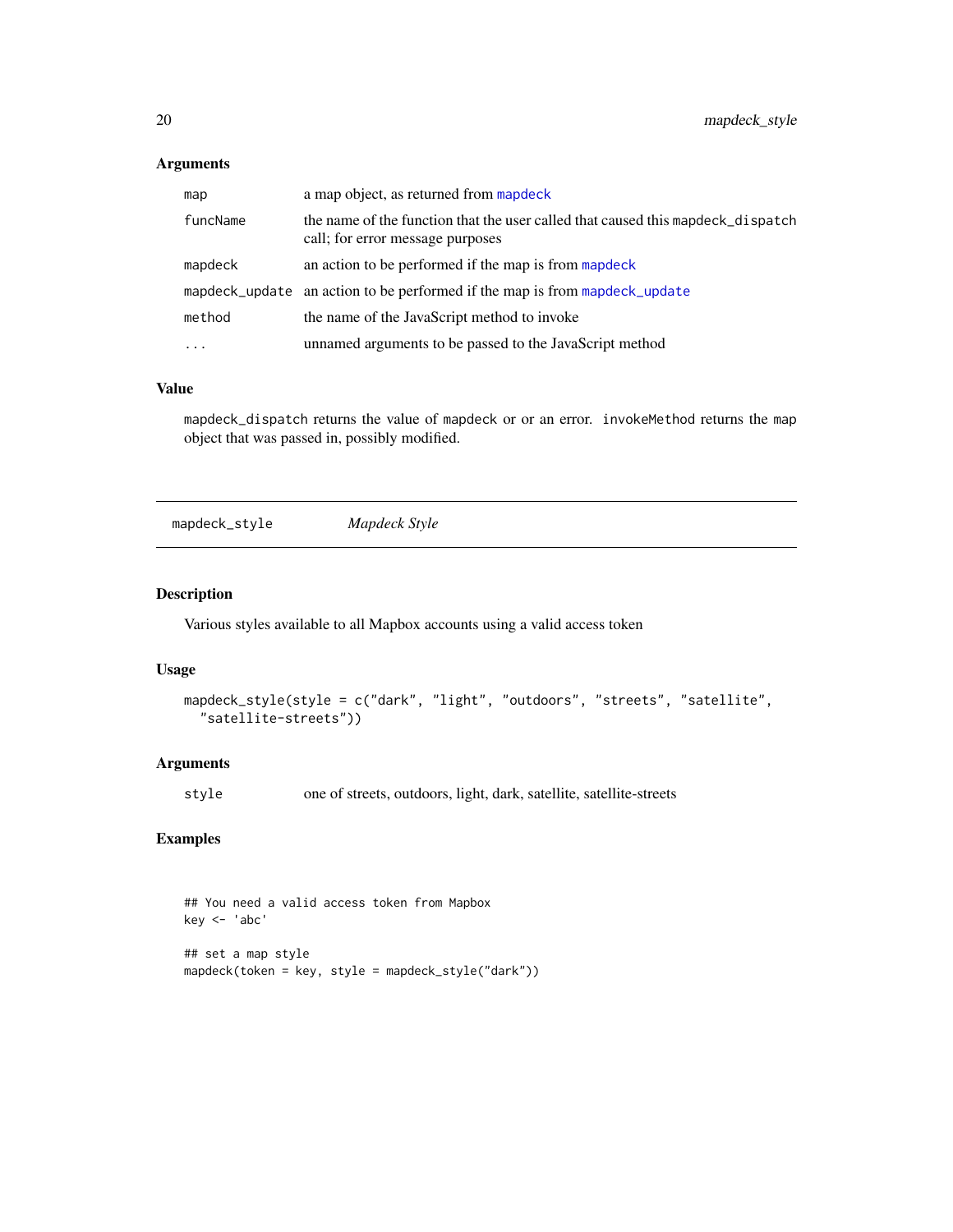<span id="page-20-0"></span>mapdeck\_tokens *Mapdeck\_tokens*

# Description

Retrieves the mapdeck token that has been set

# Usage

mapdeck\_tokens()

<span id="page-20-1"></span>mapdeck\_update *Mapdeck update*

# Description

Update a Mapdeck map in a shiny app. Use this function whenever the map needs to respond to reactive content.

# Usage

```
mapdeck_update(map_id, session = shiny::getDefaultReactiveDomain(),
 data = NULL, deferUntilFlush = TRUE)
```

| map_id          | string containing the output ID of the map in a shiny application.                                                                                                                                           |
|-----------------|--------------------------------------------------------------------------------------------------------------------------------------------------------------------------------------------------------------|
| session         | the Shiny session object to which the map belongs; usually the default value will<br>suffice.                                                                                                                |
| data            | data to be used in the map. See the details section for mapdeck.                                                                                                                                             |
| deferUntilFlush |                                                                                                                                                                                                              |
|                 | indicates whether actions performed against this instance should be carried out<br>right away, or whether they should be held until after the next time all of the<br>outputs are updated; defaults to TRUE. |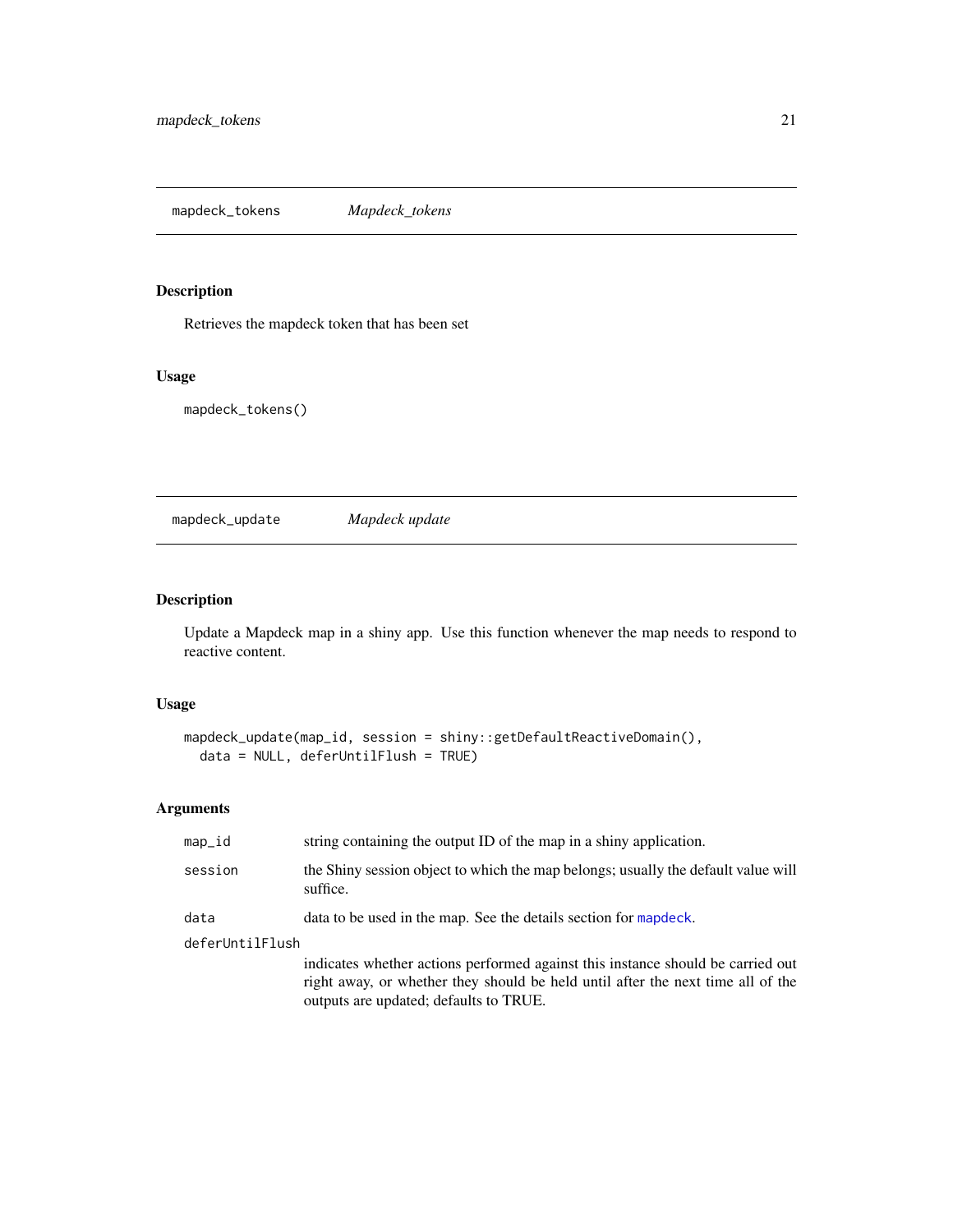<span id="page-21-0"></span>mapdeck\_view *Mapdeck view*

# Description

Changes the view of the of the map

#### Usage

```
mapdeck_view(map, location, zoom = 6, duration = 0,
  transition = c("linear", "fly"))
```
# Arguments

| map        | a mapdeck map object                              |
|------------|---------------------------------------------------|
| location   | vector of lon and lat coordinates (in that order) |
| zoom       | zoom level of the map                             |
| duration   | time in milliseconds of the transition            |
| transition | type of transition                                |

melbourne *Polygons in and around Melbourne*

# Description

A data set containing statistical area 2 regions of central (and surrounds) Melbourne.

#### Usage

melbourne

#### Format

An sfencoded and data frame object with 41 observations and 8 variables. See library googlePolylines for information on sfencoded objects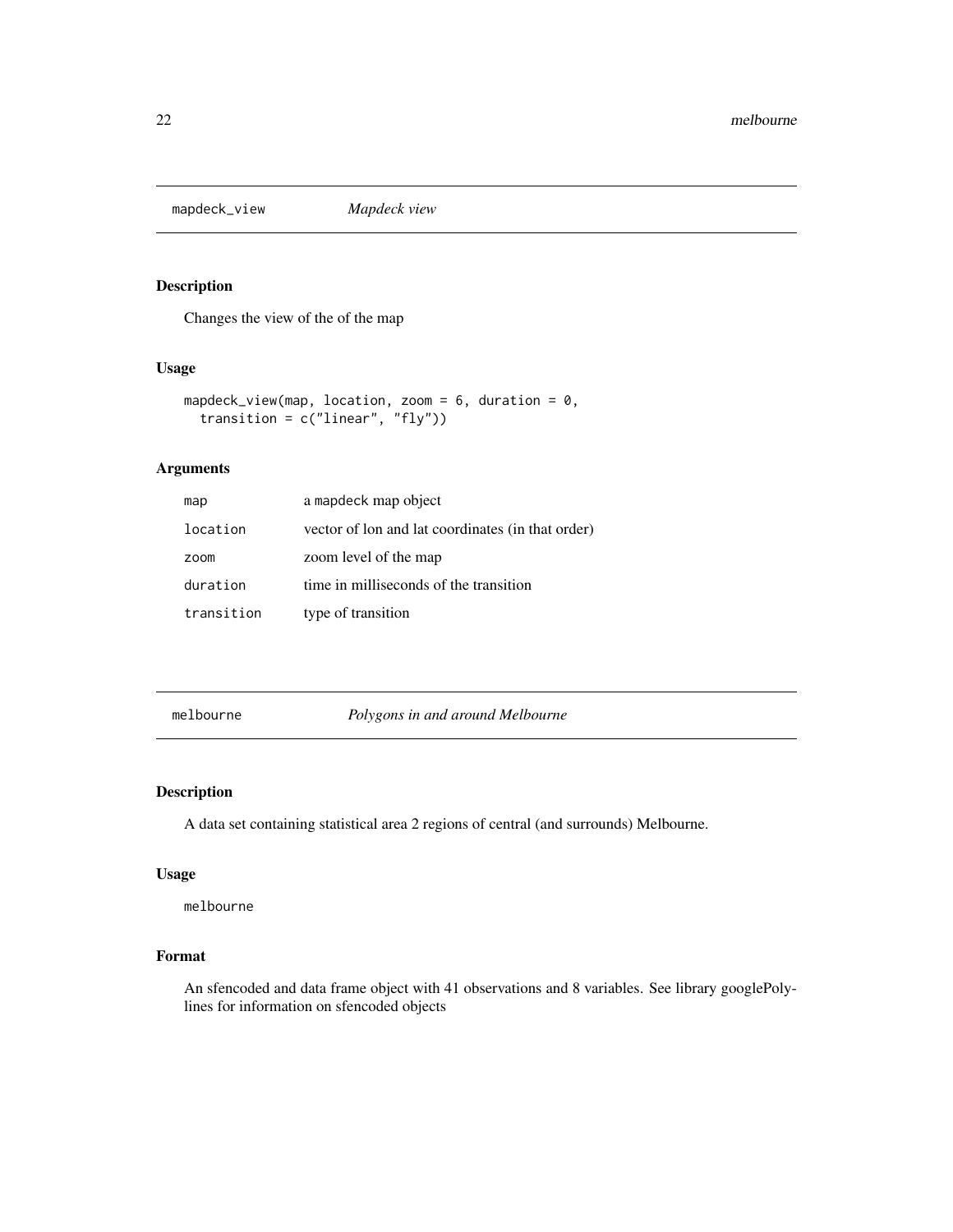<span id="page-22-0"></span>

#### Description

A simple feature sf object of roads in central Melbourne

# Usage

roads

# Format

An sf and data frame object with 18286 observations and 16 variables

# Details

Obtained from <www.data.gov.au> and distributed under the Creative Commons 4 License [https:](https://creativecommons.org/licenses/by/4.0/) [//creativecommons.org/licenses/by/4.0/](https://creativecommons.org/licenses/by/4.0/)

set\_token *Set Token*

#### Description

Sets an access token so it's available for all mapdeck calls. See details

#### Usage

set\_token(token)

#### Arguments

token Mapbox access token

#### Details

Use set\_token to make access tokens available for all the mapdeck() calls in a session so you don't have to keep specifying the token argument each time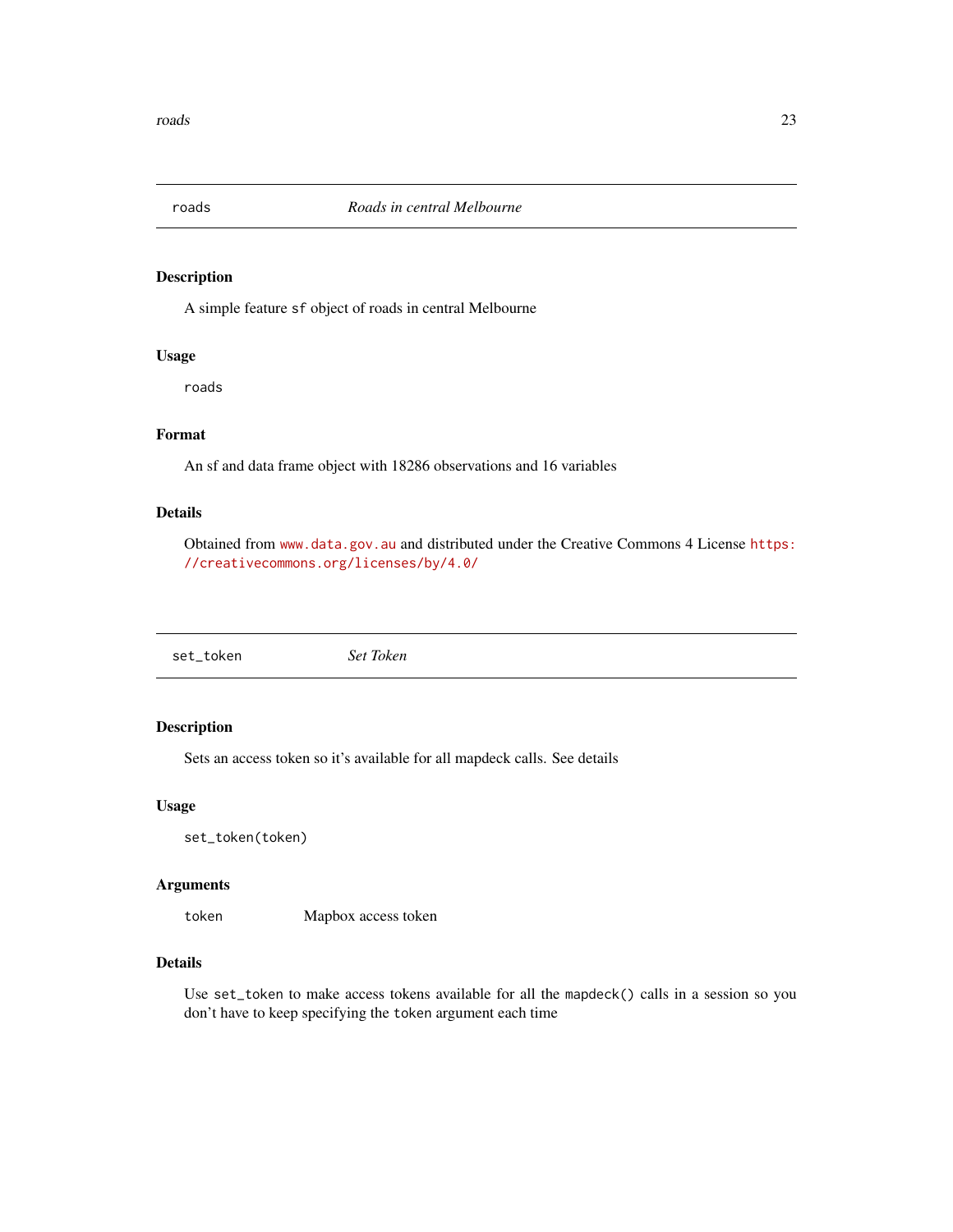<span id="page-23-0"></span>%>% *Pipe*

# Description

Uses the pipe operator (%>%) to chain statements. Useful for adding layers to a google\_map

# Arguments

lhs, rhs A google map and a layer to add to it

```
key <- "your_api_key"
mapdeck_map(key = key) %>%
add_scatterplot(
  data = capitals
  , lat = "lat"
  , lon = "lon"
  , radius = 100000
  , fill_colour = "country"
  , layer_id = "scatter_layer"
\mathcal{L}
```